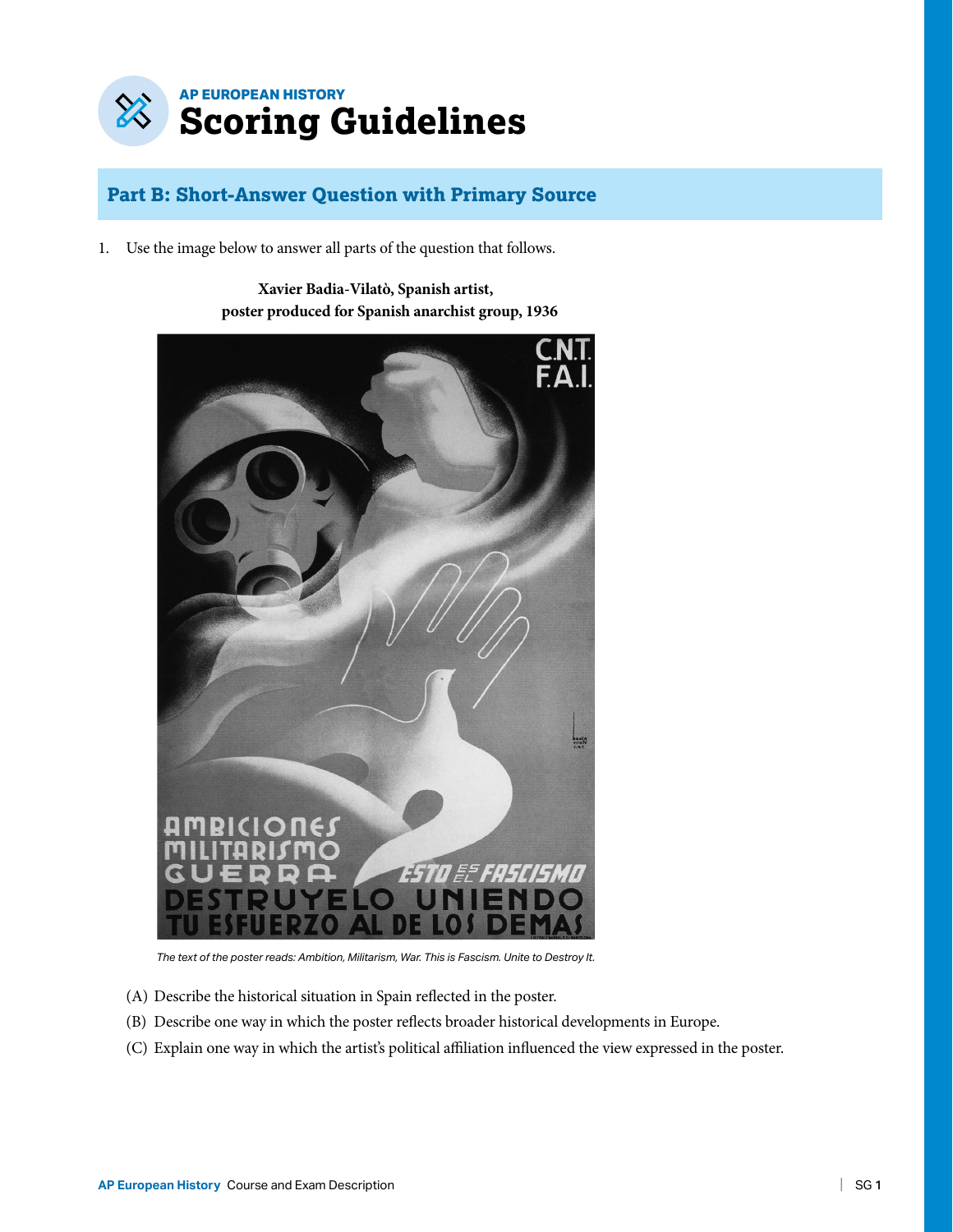# **General Scoring Notes**

- Each point is earned independently.
- **Accuracy:** These scoring guidelines require that students demonstrate historically defensible content knowledge. Given the timed nature of the exam, responses may contain errors that do not detract from their overall quality, as long as the historical content used to advance the argument is accurate.
- **Clarity:** Exam responses should be considered first drafts and thus may contain grammatical errors. Those errors will not be counted against a student unless they obscure the successful demonstration of the content knowledge, skills, and reasoning processes described below.
- **Describe:** Provide the relevant characteristics of a specified topic. Description requires more than simply mentioning an isolated term.
- **Explain:** Provide information about how or why a historical development or process occurs or how or why a relationship exists.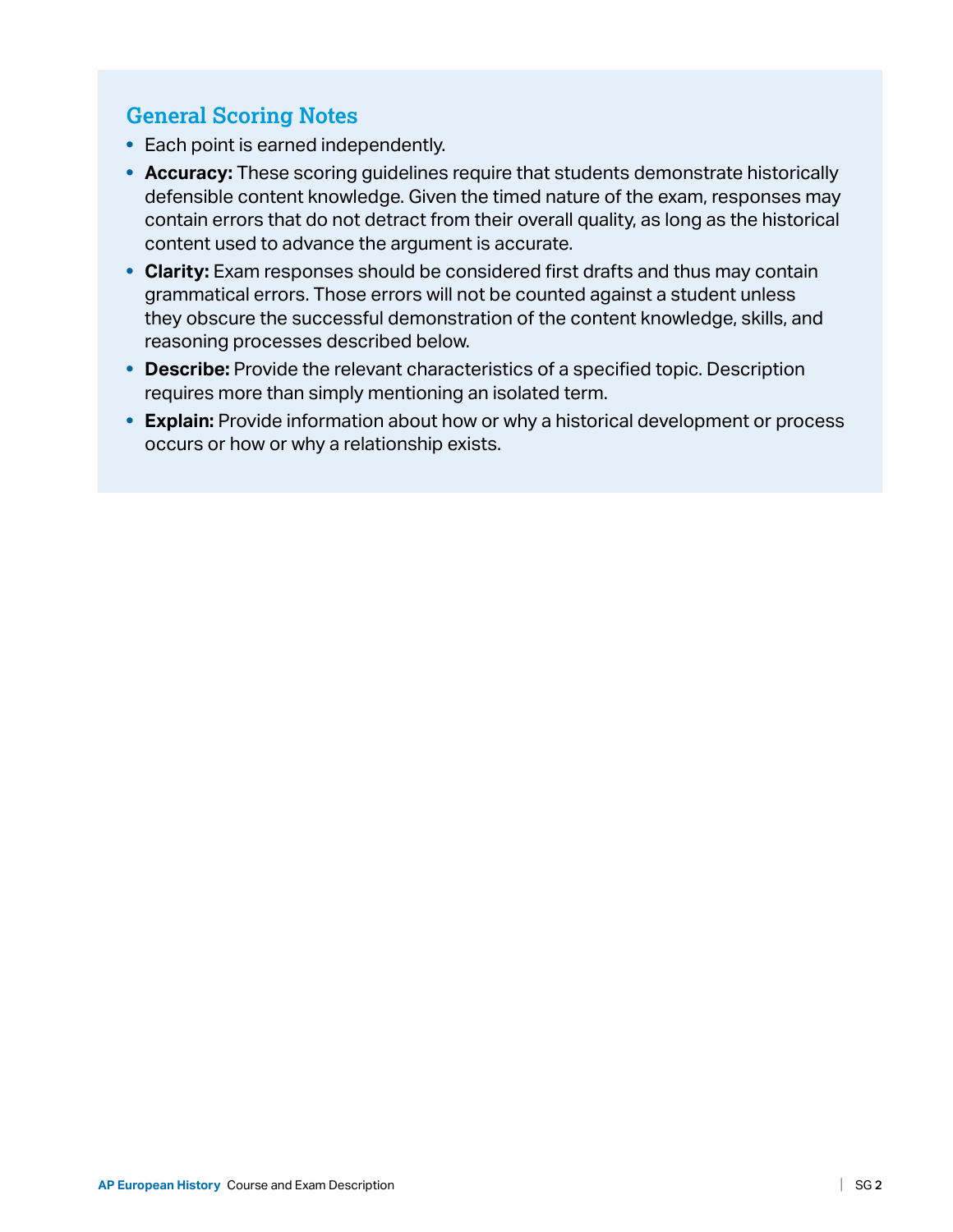# **Scoring Guidelines for Part B: Short-Answer Question with Primary Sources 3 points**

#### **Learning Objectives:** Unit 8, Learning Objective H **(a)** Describe the historical situation in Spain reflected in the poster. Credited responses must describe some aspect of the Spanish political situation during the period of the Spanish Civil War, and do more than simply mention the word "Anarchism" or "Fascism." **Examples that earn this point include the following: •** Rise of radical leftist groups in Spain inspired by the Bolshevik Revolution. **•** Growth of the Fascist movement in Spain led by Franco. **•** Conflict between conservatives led by Franco and a coalition of leftist groups supporting the republic. **1 point**  $2.8$ **(b)** Describe one way in which the poster reflects broader historical developments in Europe. Credited responses must describe broader historical developments in Europe and do more than simply mentioning fascism, Nazism, or communism. **Examples that earn this point include the following: •** Growing influence of Nazi and Fascist political ideologies in Europe. **•** The influence of communist and anarchist thought on Europe after the Bolshevik Revolution. **•** Effects of the Great Depression leading to political radicalism. **•** Political tensions growing in Europe leading up to the Second World War. **•** Fascist use of militaristic nationalism to win support of the population. **•** Growing postwar bitterness as the catalyst for extreme political developments **1 point** 4.B **(c)** Explain one way in which the artist's political affiliation influenced the view expressed in the poster. Credited responses must explain a connection between the artist opinion of fascism and the basic tenets of anarchism. **Examples that earn this point include the following: •** Anarchists believed that people should be free from government control, while fascists believed in government asserting control over many aspects of people's daily lives. **•** Anarchists were heavily influenced by Marxist thought, which the fascist and Nazi movements strongly opposed. **•** Franco's nationalists drew on Spain's Catholic and monarchical traditions, which the anarchist movement rejected. **1 point** 2.C **Total for Part B (Question 1) 3 points**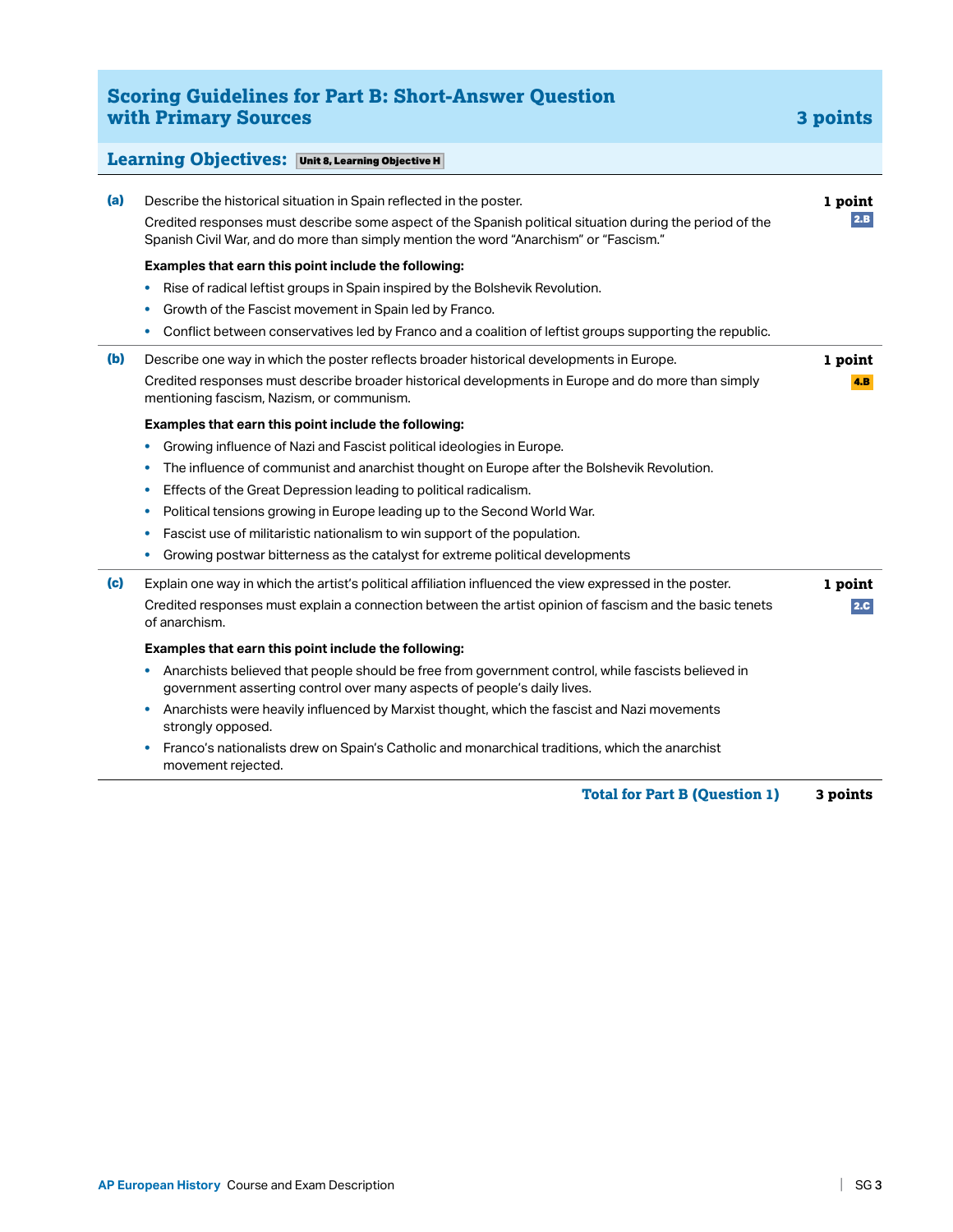### **Document-Based Question**

1. Evaluate whether the Thirty Years' War was fought primarily for religious or primarily for political reasons.

In your response you should do the following:

- Respond to the prompt with a historically defensible thesis or claim that establishes a line of reasoning.
- **Describe a broader historical context relevant to the prompt.**
- § Support an argument in response to the prompt using at least six documents.
- Use at least one additional piece of specific historical evidence (beyond that found in the documents) relevant to an argument about the prompt.
- § For at least three documents, explain how or why the document's point of view, purpose, historical situation, and/or audience is relevant to an argument.
- § Use evidence to corroborate, qualify, or modify an argument that addresses the prompt.

#### **Document 1**

Source: Holy Roman Emperor Matthias, open letter to his Protestant subjects in Bohemia, 1618

It has been alleged that the free exercise of religion will be abolished. We want to make it clear to you through this open letter that we have no intention of rescinding the agreement between the religions, still less want anyone else to do this, despite what others in Bohemia may have said. Moreover, we have always intended, and still intend, to preserve all the Bohemian privileges, liberties, and treaties. Anyone who claims otherwise slanders us before God and the world. Rest assured, dear obedient, loyal, and true Bohemian subjects, and do not give credence to such falsehoods. We would like nothing more than to return in person to our royal throne and residence amongst our loyal and obedient subjects and inhabitants and clear up these misunderstandings with God's help. However, we cannot come to our Bohemian territories at the moment, partly through poor health, but also pressure of other important affairs. Capable and prominent individuals will be appointed to clear up this misunderstanding. Since no enemy threatens us as ruler of Bohemia, there are no constitutional grounds to raise soldiers to defend the country, and thus no grounds for anyone, whoever, they might be, to use the territorial privileges, letters of majesty, ordinances, freedoms, or laws to

justify arming.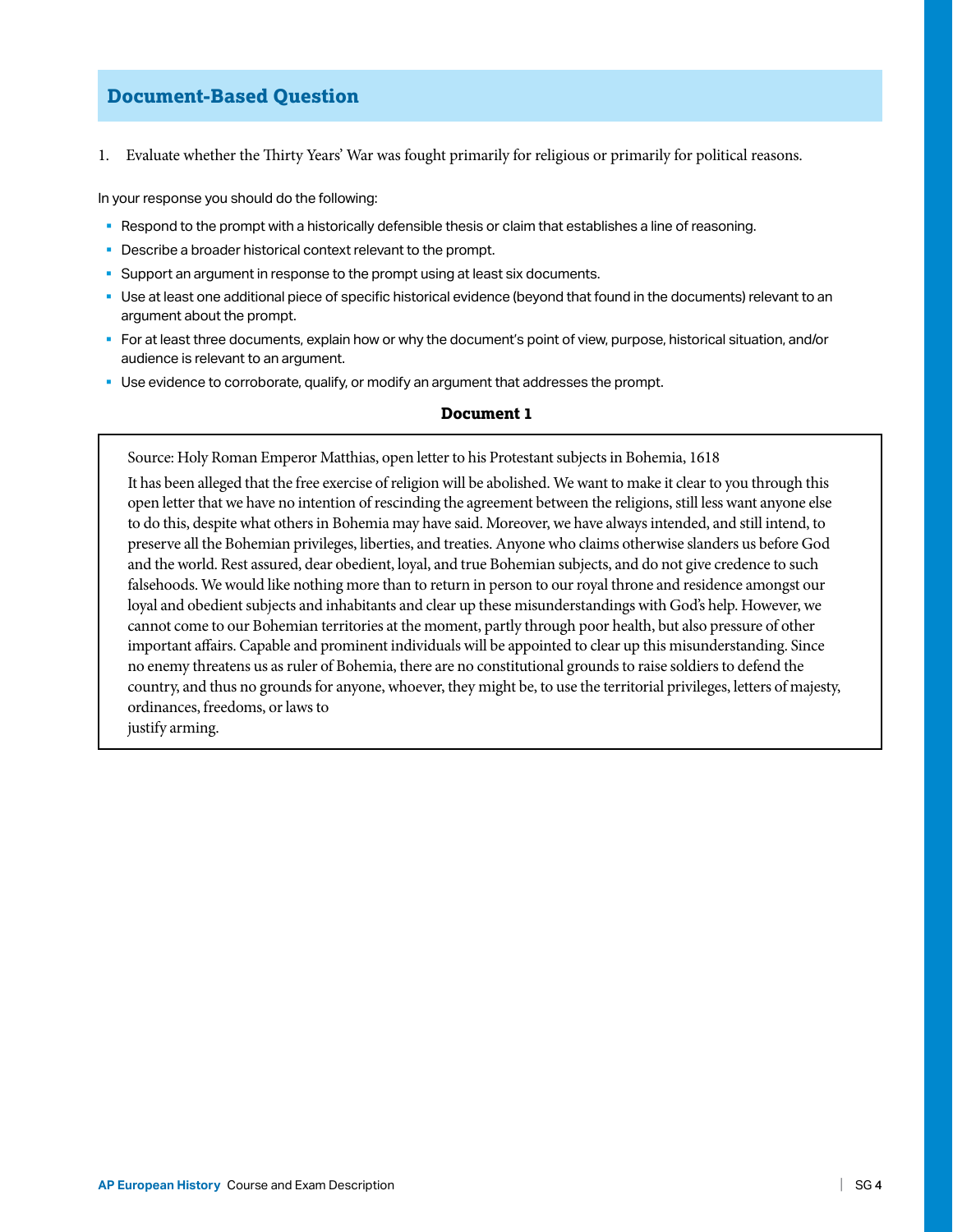Source: Selections from the constitution of the Bohemian Federation, a coalition of nobles and city governments, 1619

Since the Almighty has also given his grace and blessing as this Confederation is solely in defense of religion, the territories have agreed that each and every one of their coreligionists should follow a Christian life according to the Calvinist teaching and faith, avoid and prevent sin, vice, public trouble, hypocrisy, in whatever form, and follow strictly the admonishments from the pulpit and the authorities. . . .

All churches in these united territories currently in Calvinist hands are to remain so in perpetuity. . . .

The free exercise of Calvinist religion is extended to every man and woman in all united territories and towns regardless as to whether they belong to the king or queen, permitting the construction of churches, schools, and cemeteries, and the appointment of Calvinist pastors and schoolteachers. Everyone shall be allowed to follow the old ceremonies of their Christian conscience in their own church. However, to ensure better unity and to prevent all kinds of difficulties and bitterness, there are to be no insults or personal attacks from the pulpit upon pain of removal from office. . . .

Should, contrary to hope, a king attempt anything contravening the religious concessions, unions, and this constitution, and thereby force the territories to take defensive measures, then all of these united kingdoms and provinces are released from their duty and cannot be subsequently held to account for any insults to the royal sovereignty and majesty.

#### **Document 3**

Source: Bernhard Baumann, Jesuit official in Heidelberg, report to Elector Maximilian of Bavaria on efforts to re-Catholicize previously Protestant areas after the Catholic victory in that region, 1628

Four hundred in the town and 1,200 outside it have been freed from heresy; on feast days we get around 700 communicants in the Church of the Holy Spirit. We alone look after parish duties, visit the sick and converts daily, conduct catechism inside the town and outside, and deliver two sermons on Sundays. These crowds are gathered with great difficulty; since only six months ago the richer townspeople were so obstinate, that two or three hundred declared they would emigrate if they were forced to convert. Then entire districts (they had arranged this in advance) declared they would keep the faith of their ancestors, because we could not steal this like other possessions. Since the orders arrived from Munich [to intensify Catholic conversions] they have used unbelievable deceptions to try to circumvent these. Furthermore, they complain to the Holy Roman Emperor, but the secular government, to its undying credit, knew how to stop this.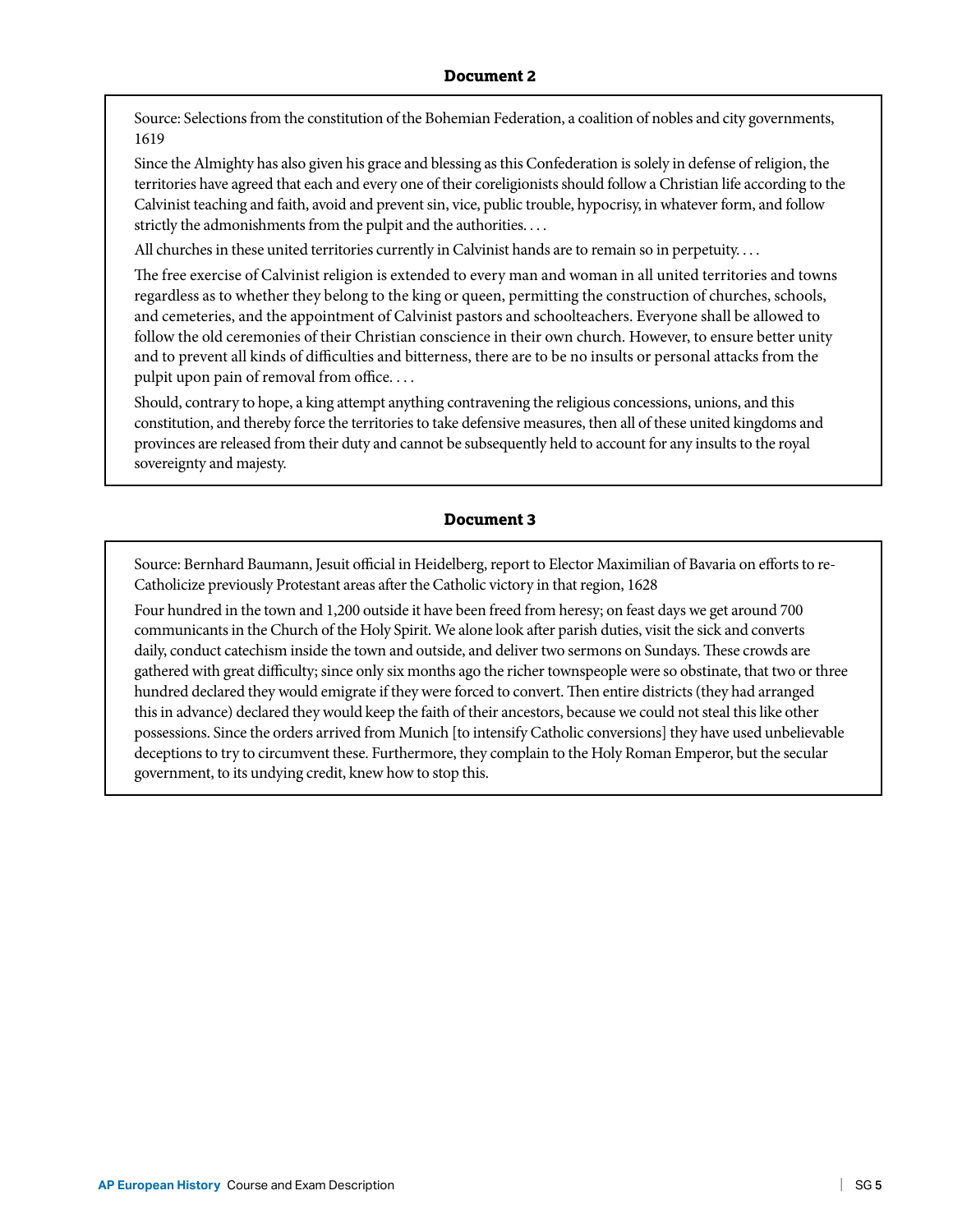### **Document 4**

Source: Letter from Gustavus Adolphus, king of Sweden, to the Protestant elector of Brandenburg, 1630

I have come into this land for no other purpose than to free it from the thieves and robbers who have so plagued it, and, first and foremost, to help his Excellency [the elector] out of his difficulties. Does his Excellency then not know that the [Holy Roman] emperor and his followers do not mean to rest till the Protestant religion is wholly rooted out of the empire, and that his Excellency has nothing else to expect than being forced either to deny his religion or to leave his country? Does he think by prayers and pleas and such like means to obtain something different? . . . I seek not my own advantage in this war, nor any gain save the security of my kingdom; I can look for nothing but expense, hard work, trouble, and danger to life and limb.

I tell you plainly that I will know nor hear nothing of "neutrality"; his Excellency must be either friend or foe. When I reach his frontier he must declare himself either hot or cold. The fight is between God and the devil. If his Excellency is on God's side, let him stand by me; if he holds rather with the devil, then he must fight with me; there is no third course, that is certain.

#### **Document 5**

Source: Confidential account of a meeting between Axel Oxenstierna, Swedish high chancellor, and Sweden's ally Brandenburg after the death of Gustavus Adolphus, 1633

Concerning the late Gustavus Adolphus' intentions:

They were, in general, to disrupt the plans of the enemy, whose intentions with regards to the Baltic Sea are sufficiently well-known. His Majesty therefore intended to ensure the safety of his kingdom and the Baltic region, and liberate the oppressed lands [of Germany]; and thereafter to proceed according as events might develop: it was no part of his original intention to march as far into Germany as he did. He saw and clearly understood where that would lead, but the enemy and the circumstances compelled this. His majesty was there in person wherever the greatest danger was.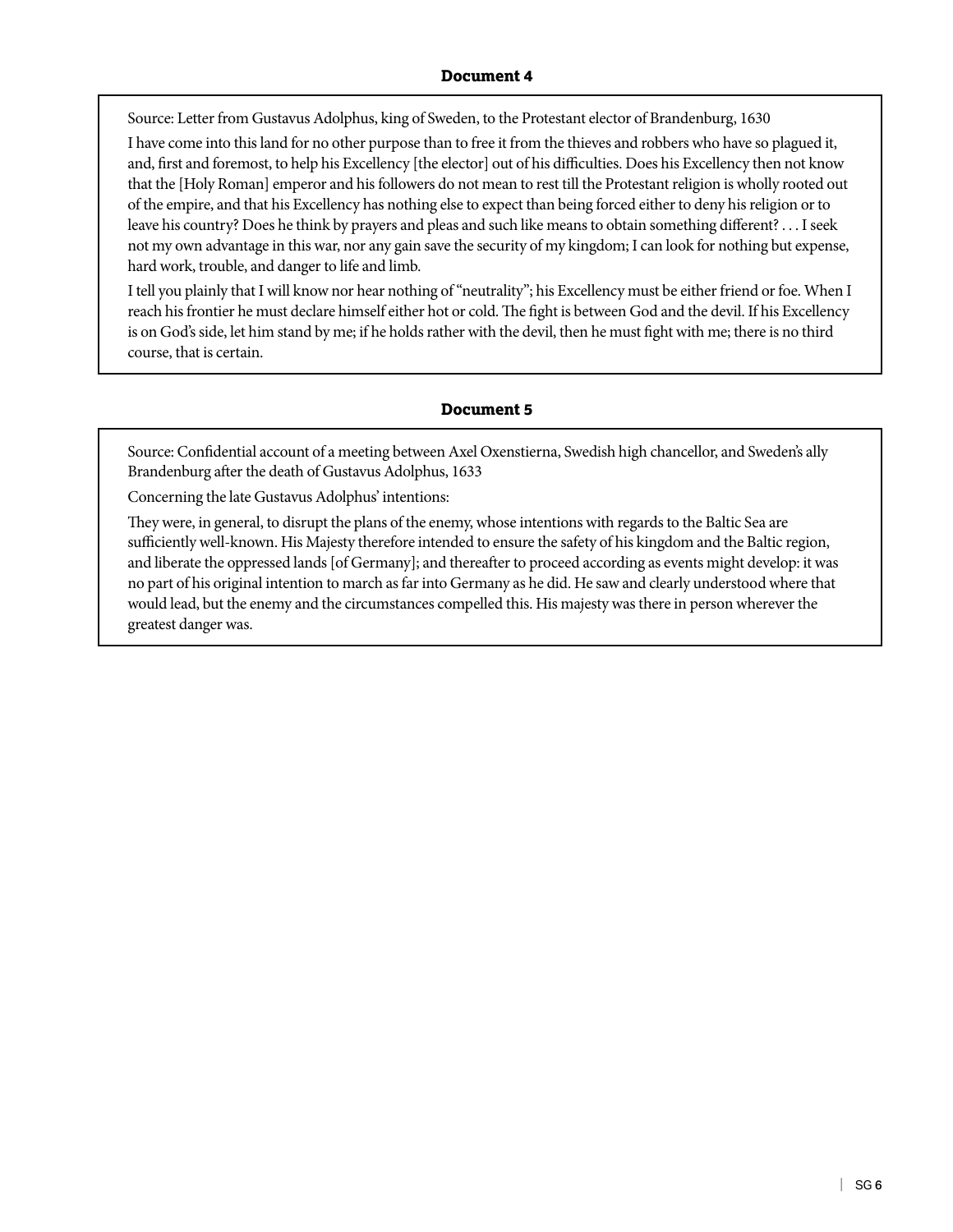### **Document 6**

Source: Jean Gagniere, "The elimination of heresy, and of rebellion, through the care of Cardinal Richelieu," France, 1640. Richelieu, the chief minister of France, removes caterpillars representing Protestant Huguenots from the fleurde-lis, the symbol of France, while the lion and eagle, representing Catholic Spain and Austria, are kept restrained by chains.



Bibliotheque Nationale, Paris, France/Bridgeman Images

#### **Document 7**

Source: Pope Innocent X, papal declaration in response to the treaty of Westphalia, 1648

Consumed by zeal for the house of the Lord, we endeavor everywhere to maintain the integrity and the authority of the Catholic Church, so that the ecclesiastical rights of which we have been appointed guardian by our Savior shall not in any way be impaired by those who seek their own interest rather than God's, and that we may not be accused of negligence when we shall render account to God. Accordingly it is not without deep pain that we have learned that by several articles in the peace concluded at [Westphalia], between our very dear son in Christ, Ferdinand, king of the Romans and emperor elect, on the one hand, and the Swedes, as well as our very dear son in Jesus Christ, Louis, the very Christian king of the French, on the other, great prejudice has been done to the Catholic religion, the divine service, the Roman apostolic see, the ecclesiastical order, their jurisdictions, authority, immunities, liberties, exemptions, privileges, possessions, and rights. . .

Accordingly we assert and declare that all the articles in the treaty which in any way impair . . . the Catholic religion, divine worship, or the salvation of souls . . . . have been, and are of right, and shall perpetually be, null and void . . . even when they be ratified by oath.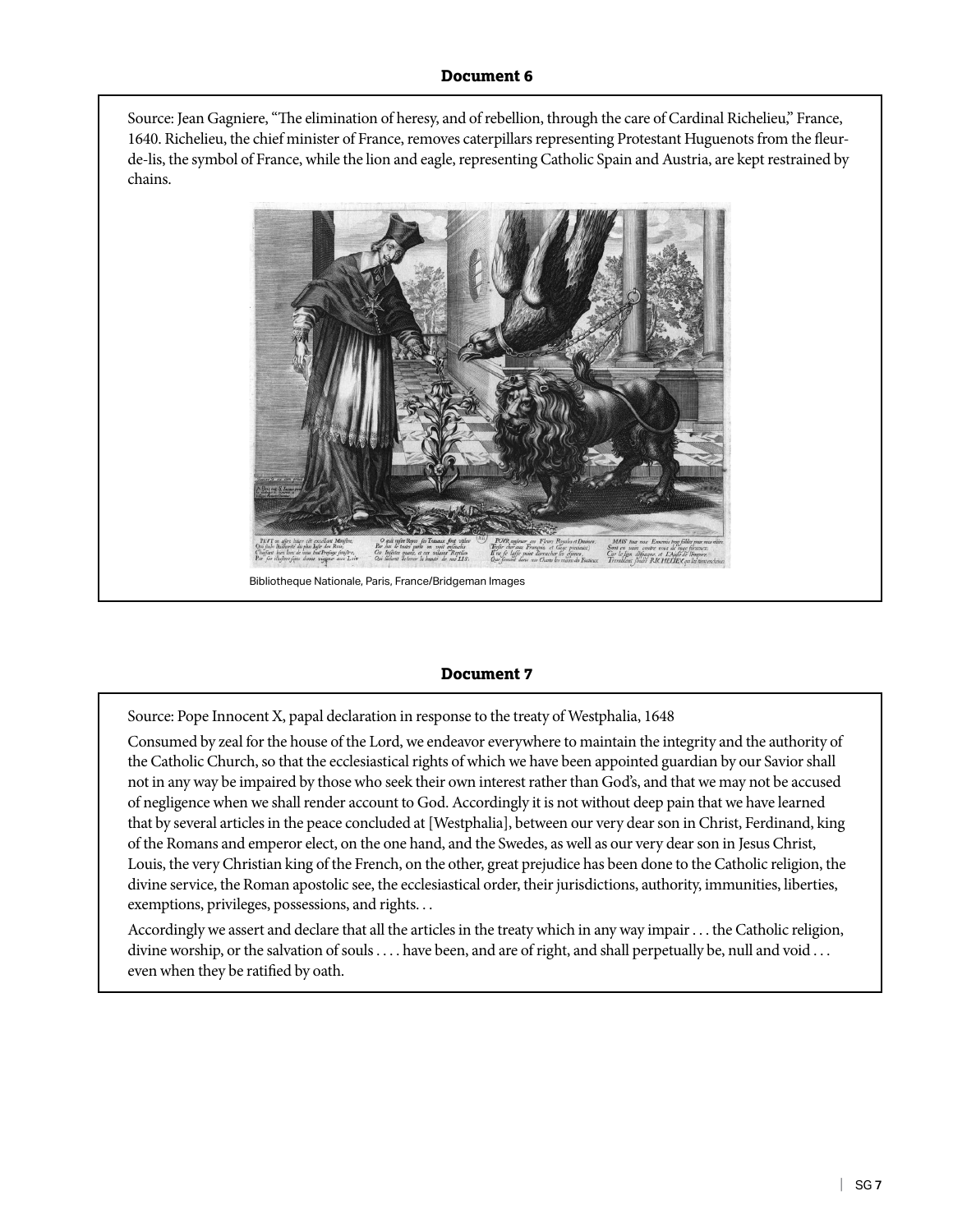# **General Scoring Notes**

- Except where otherwise noted, each point of these rubrics is earned independently; for example, a student could earn a point for evidence without earning a point for thesis/claim.
- **Accuracy:** The components of these rubrics require that students demonstrate historically defensible content knowledge. Given the timed nature of the exam, essays may contain errors that do not detract from their overall quality, as long as the historical content used to advance the argument is accurate.
- **Clarity:** Exam essays should be considered first drafts and thus may contain grammatical errors. Those errors will not be counted against a student unless they obscure the successful demonstration of the content knowledge, skills, and reasoning processes described below.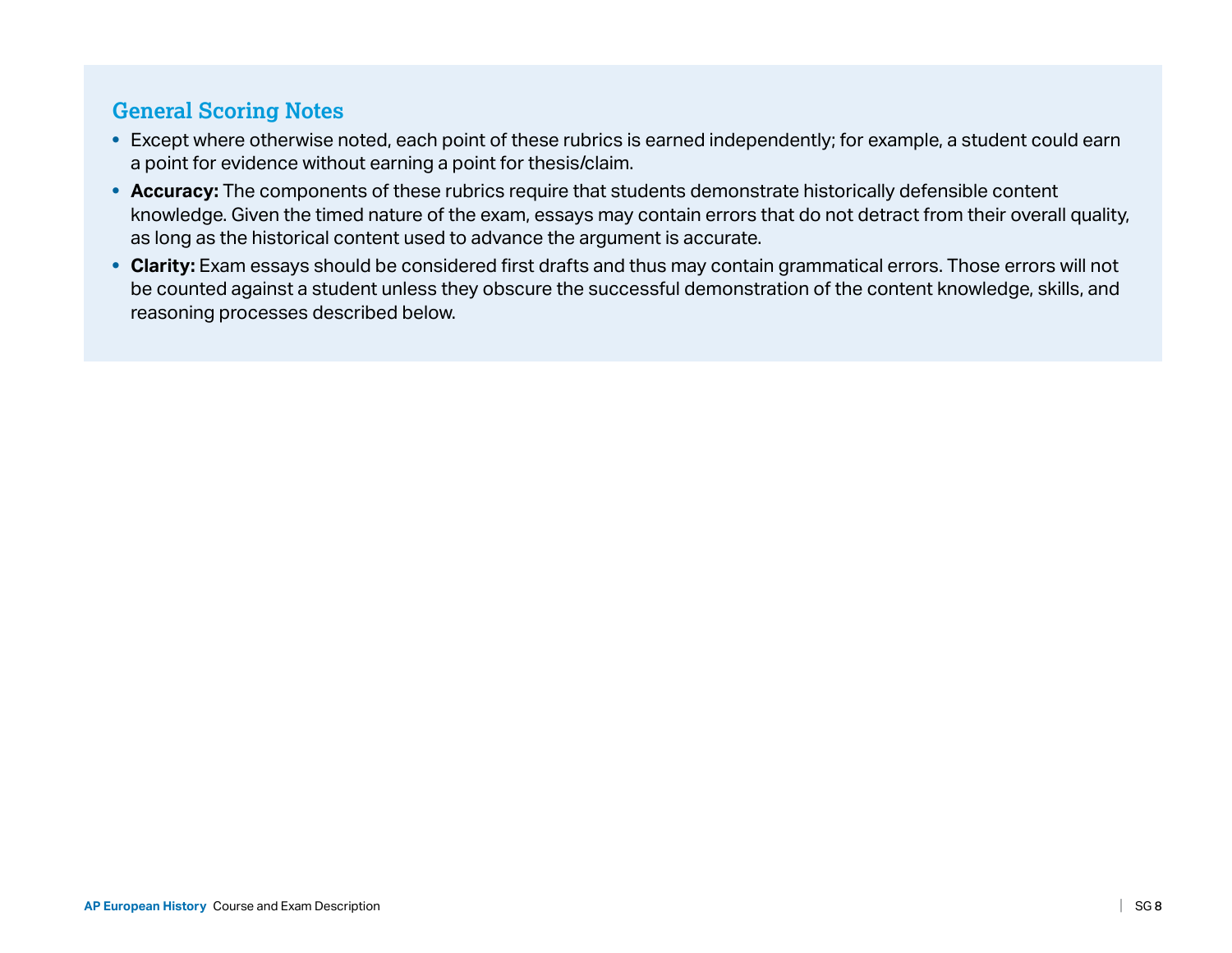# **Scoring Guidelines for Document-Based Question 7 points**

| <b>Reporting</b><br><b>Category</b>   | <b>Scoring Criteria</b>                                                                                                                                                                                                                                                                                                                                                                                        |                                                                                                                                                                                                                                                                                                                                                                                                                                                                                                                                                                                                                                                                                                                                                                                                                                                                  |
|---------------------------------------|----------------------------------------------------------------------------------------------------------------------------------------------------------------------------------------------------------------------------------------------------------------------------------------------------------------------------------------------------------------------------------------------------------------|------------------------------------------------------------------------------------------------------------------------------------------------------------------------------------------------------------------------------------------------------------------------------------------------------------------------------------------------------------------------------------------------------------------------------------------------------------------------------------------------------------------------------------------------------------------------------------------------------------------------------------------------------------------------------------------------------------------------------------------------------------------------------------------------------------------------------------------------------------------|
| <b>Row A</b>                          | 0 points                                                                                                                                                                                                                                                                                                                                                                                                       | 1 point                                                                                                                                                                                                                                                                                                                                                                                                                                                                                                                                                                                                                                                                                                                                                                                                                                                          |
| <b>Thesis/Claim</b><br>$(0-1$ points) |                                                                                                                                                                                                                                                                                                                                                                                                                | Responds to the prompt with a historically defensible thesis/claim that<br>establishes a line of reasoning                                                                                                                                                                                                                                                                                                                                                                                                                                                                                                                                                                                                                                                                                                                                                       |
| 6.A                                   |                                                                                                                                                                                                                                                                                                                                                                                                                | <b>Decision Rules and Scoring Notes</b>                                                                                                                                                                                                                                                                                                                                                                                                                                                                                                                                                                                                                                                                                                                                                                                                                          |
|                                       | Responses that do not earn this point:<br>The intended thesis or claim only restates or rephrases the prompt<br>The intended thesis or claim does not respond to the prompt<br>$\bullet$<br>The intended thesis or claim offers no indication of a line of reasoning<br>$\bullet$<br>The intended thesis or claim is overgeneralized<br>$\bullet$                                                              | Responses that earn this point:<br>The response must provide a historically defensible thesis or claim that<br>establishes a position on whether the Thirty Years' War was primarily<br>fought for religious or political reasons. The thesis or claim must either<br>provide some indication of the reason for making that claim OR by<br>establishing categories of the argument                                                                                                                                                                                                                                                                                                                                                                                                                                                                               |
|                                       | Examples that do not earn this point:<br>Do not establish a line of reasoning, although the claim is historically<br>defensible<br>"The Thirty Years' War was fought for political but primarily religious<br>$\bullet$<br>reasons"<br>"The Thirty Years' War was fought for religious and for political reasons.<br>It is hard to determine the most significant because the two go together<br>hand in hand" | <b>Examples that earn this point:</b><br>Establish a line of reasoning that evaluates the topic of the prompt with<br>analytic categories<br>"While the Thirty Years' War was religious in that it was fought to protect<br>٠<br>the freedom of religion throughout the Holy Roman Empire, it was also<br>political in that it was used to strategically help certain powers protect<br>themselves and stay prominent"<br>"The Thirty Years' War was fought overwhelmingly for religious purposes,<br>$\bullet$<br>with countries being drawn into war to defend the sanctity of one religion<br>or another, and always divided Catholics and Protestants"<br>Establish a line of reasoning<br>"The Thirty Years' War was primarily fought over religion and all stemmed<br>$\bullet$<br>from a little squabble in Bohemia." (Minimally acceptable thesis/claim) |
|                                       | <b>Additional Notes:</b><br>the first or last paragraphs)<br>The thesis or claim must identify a relevant development(s) in the period, although it is not required to encompass the entire period                                                                                                                                                                                                             | The thesis or claim must consist of one or more sentences located in one place, either in the introduction or the conclusion (which may not be limited to                                                                                                                                                                                                                                                                                                                                                                                                                                                                                                                                                                                                                                                                                                        |

#### **Learning Objectives: Unit 2, Learning Objective B | Unit 2, Learning Objective C | Unit 2, Learning Objective D**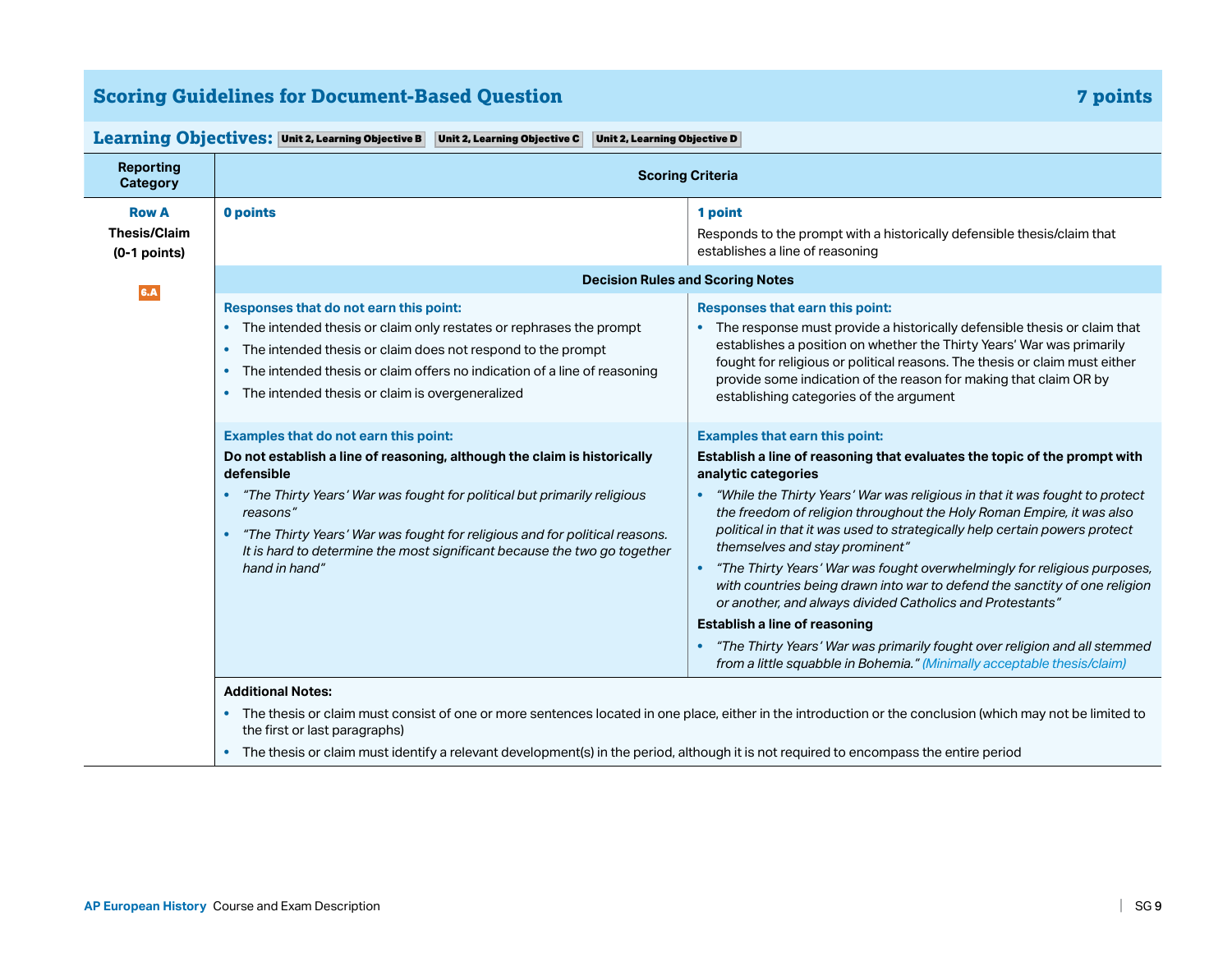| <b>Reporting</b><br><b>Category</b>                        | <b>Scoring Criteria</b>                                                                                                                                                                                                                                  |                                                                                                                                                                                                                                                                                                                                                                                                                                                                                                                                                                                                                                                                                                                                                                                                                         |  |
|------------------------------------------------------------|----------------------------------------------------------------------------------------------------------------------------------------------------------------------------------------------------------------------------------------------------------|-------------------------------------------------------------------------------------------------------------------------------------------------------------------------------------------------------------------------------------------------------------------------------------------------------------------------------------------------------------------------------------------------------------------------------------------------------------------------------------------------------------------------------------------------------------------------------------------------------------------------------------------------------------------------------------------------------------------------------------------------------------------------------------------------------------------------|--|
| <b>Row B</b><br><b>Contextualization</b><br>$(0-1$ points) | 0 points                                                                                                                                                                                                                                                 | 1 point<br>Describes a broader historical context relevant to the prompt                                                                                                                                                                                                                                                                                                                                                                                                                                                                                                                                                                                                                                                                                                                                                |  |
|                                                            | <b>Decision Rules and Scoring Notes</b>                                                                                                                                                                                                                  |                                                                                                                                                                                                                                                                                                                                                                                                                                                                                                                                                                                                                                                                                                                                                                                                                         |  |
| <b>4.A</b>                                                 | Responses that do not earn this point:<br>Provide an overgeneralized statement about the time period referenced<br>in the prompt<br>Provide context that is not relevant to the prompt<br>$\bullet$<br>Provide a passing phase or reference<br>$\bullet$ | Responses that earn this point:<br>Must accurately describe a context relevant to whether the Thirty Years'<br>War was fought for primarily political or religious reasons                                                                                                                                                                                                                                                                                                                                                                                                                                                                                                                                                                                                                                              |  |
|                                                            | Examples of unacceptable contextualization that do not earn<br>this point:                                                                                                                                                                               | Examples of relevant context that earn this point include the following, if<br>appropriate elaboration is provided:                                                                                                                                                                                                                                                                                                                                                                                                                                                                                                                                                                                                                                                                                                     |  |
|                                                            | Do not provide context relevant to the topic of the prompt<br>"The Thirty Years' War sparked large amounts of disruption in Europe                                                                                                                       | <b>Earlier Protestant-Catholic conflicts</b><br><b>Protestant and Catholic Reformations</b><br>$\bullet$                                                                                                                                                                                                                                                                                                                                                                                                                                                                                                                                                                                                                                                                                                                |  |
|                                                            | and it involved primarily the French Huguenots and the Holy Roman<br>Empire (Catholics) but other European countries were involved"                                                                                                                      | Habsburg vs. French dynastic rivalries<br>$\bullet$<br>Religious conflict in England<br>$\bullet$<br>The Peace of Augsburg<br>$\bullet$<br>The Edict of Nantes<br>$\bullet$<br>Jesuits and the Catholic Reformation<br>$\bullet$<br>Fragmentation of the Holy Roman Empire<br>$\bullet$<br>Huguenots and French wars of religion<br>$\bullet$                                                                                                                                                                                                                                                                                                                                                                                                                                                                           |  |
|                                                            |                                                                                                                                                                                                                                                          | Emergence of Lutheranism and Calvinism<br>Increasing power of monarchies<br>$\bullet$<br>Defenestration of Prague<br>$\bullet$                                                                                                                                                                                                                                                                                                                                                                                                                                                                                                                                                                                                                                                                                          |  |
|                                                            |                                                                                                                                                                                                                                                          | <b>Examples of acceptable contextualization:</b><br>Prior to the Thirty Years' War period, Luther had been spreading his<br>ideas of Protestantism and individual interpretation of the Bible. As a<br>result European states were divided without the Catholic Church holding<br>them together. The religious tension, primarily between the Holy Roman<br>Empire and France, marked the period prior to the Thirty Years' War"<br>"During the Thirty Years' War the Peace of Augsburg was taken away. In<br>the Peace of Augsburg it states that he leader of the country can choose<br>to have a Protestant or Catholic country. This was taking away people's<br>freedom and religious toleration  Cardinal Richelieu from France did not<br>like the idea of Huguenots gaining power because they were Protestant" |  |

#### **Additional Notes:**

- The response must relate the topic of the prompt to broader historical events, developments, or processes that occur before, during, or continue after the time frame of the question
- To earn this point, the context provided must be more than a phrase or reference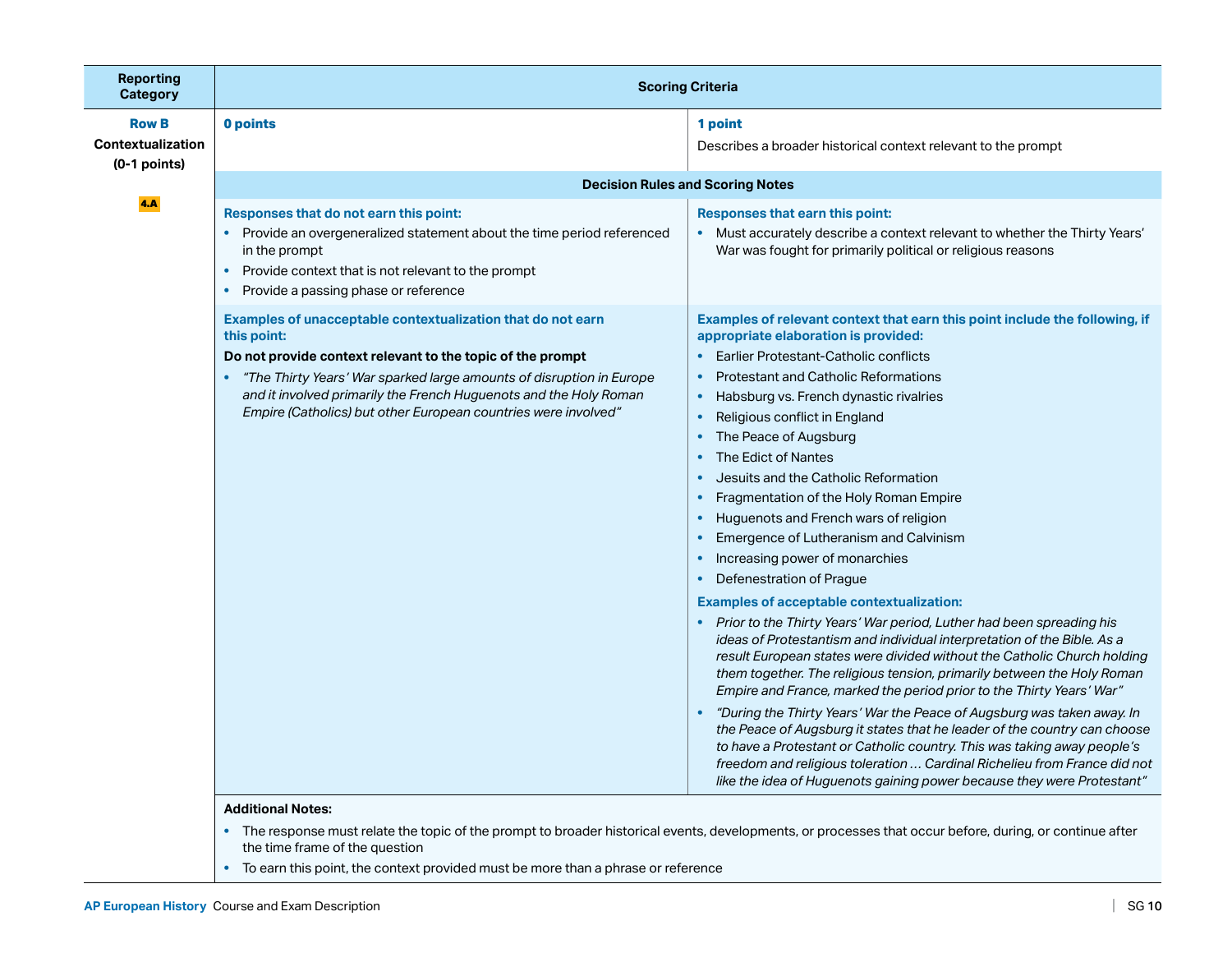| <b>Reporting</b><br><b>Category</b>      | <b>Scoring Criteria</b>                                                                                                                                                                                                                   |                                                                                                                                                                                                                                                                                                                                                                                                                                                                                                                                                                                                                                                                                                                                                                                                                                                   |                                                                                                                                                                                                                                                                                                                                                                                                                                                                                                                                                                                                                                                                                                                                                                                                                                                                                                                                                                                                                                                                                                                                                                                                                                                                                                                                                                                                                                                                                                                                                                     |
|------------------------------------------|-------------------------------------------------------------------------------------------------------------------------------------------------------------------------------------------------------------------------------------------|---------------------------------------------------------------------------------------------------------------------------------------------------------------------------------------------------------------------------------------------------------------------------------------------------------------------------------------------------------------------------------------------------------------------------------------------------------------------------------------------------------------------------------------------------------------------------------------------------------------------------------------------------------------------------------------------------------------------------------------------------------------------------------------------------------------------------------------------------|---------------------------------------------------------------------------------------------------------------------------------------------------------------------------------------------------------------------------------------------------------------------------------------------------------------------------------------------------------------------------------------------------------------------------------------------------------------------------------------------------------------------------------------------------------------------------------------------------------------------------------------------------------------------------------------------------------------------------------------------------------------------------------------------------------------------------------------------------------------------------------------------------------------------------------------------------------------------------------------------------------------------------------------------------------------------------------------------------------------------------------------------------------------------------------------------------------------------------------------------------------------------------------------------------------------------------------------------------------------------------------------------------------------------------------------------------------------------------------------------------------------------------------------------------------------------|
| <b>Row C</b>                             |                                                                                                                                                                                                                                           | <b>Evidence from the Documents</b>                                                                                                                                                                                                                                                                                                                                                                                                                                                                                                                                                                                                                                                                                                                                                                                                                |                                                                                                                                                                                                                                                                                                                                                                                                                                                                                                                                                                                                                                                                                                                                                                                                                                                                                                                                                                                                                                                                                                                                                                                                                                                                                                                                                                                                                                                                                                                                                                     |
| <b>Evidence</b><br>$(0-3$ points)<br>1.B | 0 points                                                                                                                                                                                                                                  | 1 point<br>Uses the content of at least <b>three</b> documents to address<br>the <b>topic</b> of the prompt                                                                                                                                                                                                                                                                                                                                                                                                                                                                                                                                                                                                                                                                                                                                       | 2 points<br>Supports an <b>argument</b> in response to the prompt using at<br>least six documents                                                                                                                                                                                                                                                                                                                                                                                                                                                                                                                                                                                                                                                                                                                                                                                                                                                                                                                                                                                                                                                                                                                                                                                                                                                                                                                                                                                                                                                                   |
| 5.B<br>6.B                               | Responses that do not earn points:<br>Use evidence from less than three of the<br>٠                                                                                                                                                       | <b>Decision Rules and Scoring Notes</b><br><b>Responses that earn 1 point:</b><br>Must accurately describe - rather than simply<br>$\bullet$                                                                                                                                                                                                                                                                                                                                                                                                                                                                                                                                                                                                                                                                                                      | <b>Responses that earn 2 points:</b><br>• Support an argument in response to the prompt by                                                                                                                                                                                                                                                                                                                                                                                                                                                                                                                                                                                                                                                                                                                                                                                                                                                                                                                                                                                                                                                                                                                                                                                                                                                                                                                                                                                                                                                                          |
| 6.C                                      | documents<br>Misinterpret the content of the document<br>Quote, without accompanying description,<br>the content of the documents<br>Address documents collectively rather than<br>considering separately the content of each<br>document | quote - the content from at least three of the<br>documents to address the topic of motivations for<br>the Thirty Years' War                                                                                                                                                                                                                                                                                                                                                                                                                                                                                                                                                                                                                                                                                                                      | accurately using the content of at least six documents<br>• The six documents do not have to be used in support<br>of a single argument, but they can be used across sub-<br>arguments or to address counterarguments                                                                                                                                                                                                                                                                                                                                                                                                                                                                                                                                                                                                                                                                                                                                                                                                                                                                                                                                                                                                                                                                                                                                                                                                                                                                                                                                               |
|                                          |                                                                                                                                                                                                                                           | <b>Examples of describing the content of a document:</b><br>Describe evidence from the documents relevant to<br>the topic but do not use that evidence to support an<br>argument<br>(Document 6): "In 1640 the Thirty Years War had<br>$\bullet$<br>reached the 'French Phase'. This phase was known<br>as one of the bloodiest phases to exist. Jean<br>Gagniere paints Richelieu carefully removing the<br>French Calvinists (Huguenots) from France. Gagniere<br>paints Catholic Austria and Spain as chained back<br>but vicious"<br>(Document 7): "In Doc 7 is the signing of the Treaty<br>$\bullet$<br>of Westphalia which is known to be the signing that<br>ended religious conflicts. Pope Innocent X responds<br>on how the authority of the Catholic church should<br>not prevent you from seeking other interests other<br>than God" | <b>Examples of supporting an argument using the</b><br>content of a document:<br>• (Document 1): "The Holy Roman Emperor attempted to<br>convince others that he wasn't motivated to start war<br>because of religion, since he doesn't plan on altering<br>religious policies. However this is wholly untrue since the<br>Holy Roman Emperor continues to be a Catholic power."<br>(Connects the contents of document 1 to an argument<br>about real vs. asserted motivations for the Thirty Years'<br>War)<br>(Document 4): "However the war was in fact religiously<br>$\bullet$<br>motivated. In a letter from Gustavus Adolphus to the<br>elector of Brandenburg, Adolphus declares that the HR<br>Emperor only wants to root out the Protestant religion."<br>(Describes and connects the content of document 4 to an<br>argument about the strong religious motivations for the<br>Thirty Years' War)<br>In a paragraph arguing for political motivations, Holy<br>$\bullet$<br>Roman Emperor Matthias (Document 1) is referenced<br>as seeking to regain his throne in Bohemia and to<br>dilute tensions there, while Swedish King Adolphus<br>(Document 4) is used in reference to his intent to keep<br>a lasting peace in the Baltic region, and, finally, Swedish<br>Chancellor Oxenstierna (Document 5) is used as<br>evidence in reference to Swedish political motivations<br>for entering the war. (Describes and connects the content<br>of the documents to an argument about the complicated<br>political motivations for the Thirty Years' War) |

*continued on next page*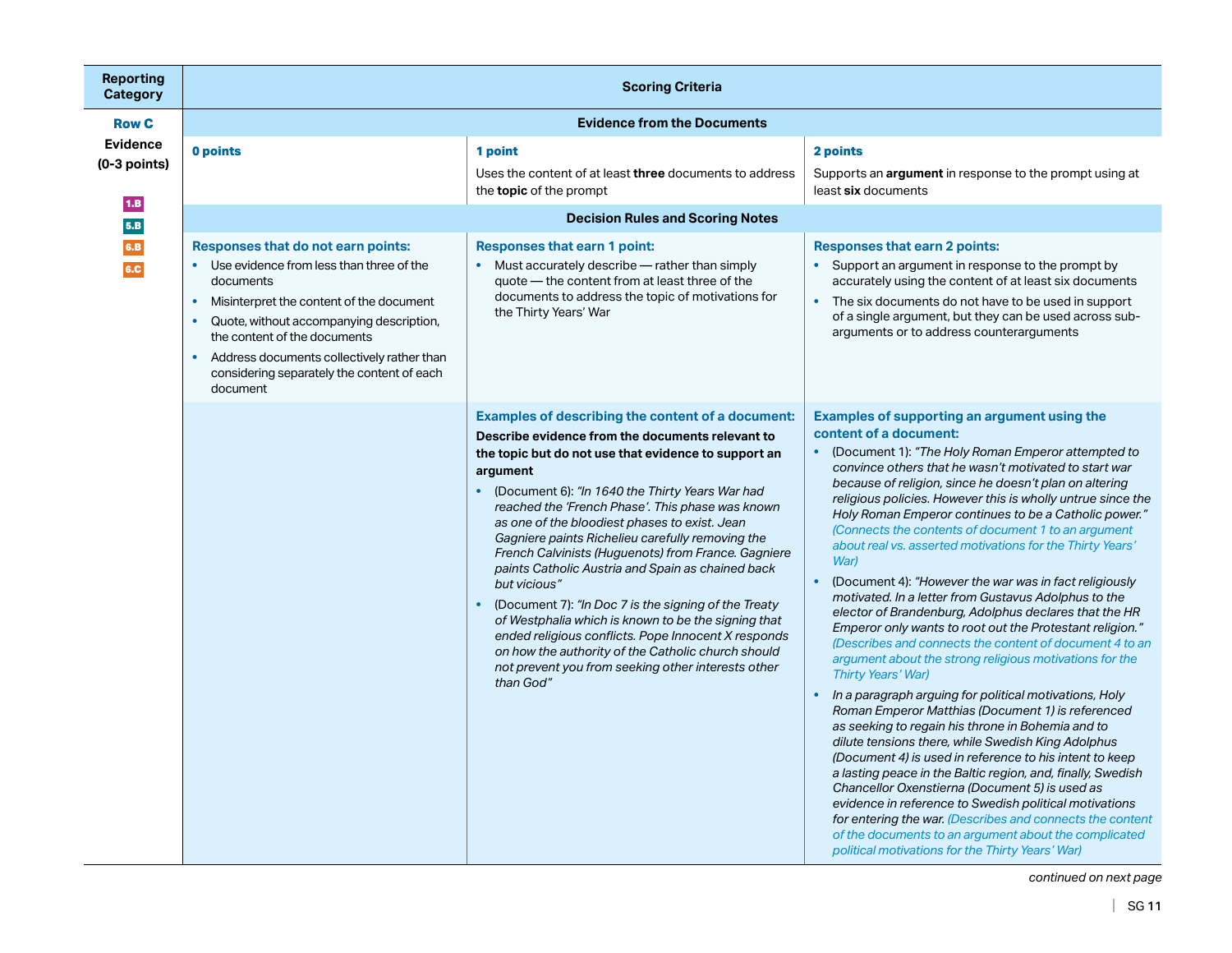| <b>Reporting</b><br><b>Category</b> |                                                                                                                                                                                                                                                                                                                                                        | <b>Scoring Criteria</b>                                                                                                                                                                                                                                                                                                                                                                                                                                                                                                                                                                                                                                                                                                                                                                                                                            |
|-------------------------------------|--------------------------------------------------------------------------------------------------------------------------------------------------------------------------------------------------------------------------------------------------------------------------------------------------------------------------------------------------------|----------------------------------------------------------------------------------------------------------------------------------------------------------------------------------------------------------------------------------------------------------------------------------------------------------------------------------------------------------------------------------------------------------------------------------------------------------------------------------------------------------------------------------------------------------------------------------------------------------------------------------------------------------------------------------------------------------------------------------------------------------------------------------------------------------------------------------------------------|
| <b>Row C</b>                        |                                                                                                                                                                                                                                                                                                                                                        | <b>Evidence beyond the Documents</b>                                                                                                                                                                                                                                                                                                                                                                                                                                                                                                                                                                                                                                                                                                                                                                                                               |
| (continued)                         | 0 points                                                                                                                                                                                                                                                                                                                                               | 1 point<br>Uses at least one additional piece of the specific historical evidence (beyond that<br>found in the documents) relevant to an argument about the prompt                                                                                                                                                                                                                                                                                                                                                                                                                                                                                                                                                                                                                                                                                 |
|                                     |                                                                                                                                                                                                                                                                                                                                                        | <b>Decision Rules and Scoring Notes</b>                                                                                                                                                                                                                                                                                                                                                                                                                                                                                                                                                                                                                                                                                                                                                                                                            |
|                                     | Responses that do not earn this point:<br>• Provide evidence that is not relevant to an argument about the<br>prompt<br>Provide evidence that is outside the time period or region<br>$\bullet$<br>specified in the prompt<br>Repeat information that is specified in the prompt or in any of<br>the documents<br>Provide a passing phase or reference | Responses that earn this point:<br>• Must use at least one specific piece of historical evidence relevant to an argument<br>about primary motivation of fighting the Thirty Years War                                                                                                                                                                                                                                                                                                                                                                                                                                                                                                                                                                                                                                                              |
|                                     |                                                                                                                                                                                                                                                                                                                                                        | Examples of evidence beyond the documents relevant to an argument<br>about the prompt:<br>"When messengers arrived bearing news that the emperor had lied in the<br>document, the townspeople responded by throwing the messengers out the<br>window in the infamous Defenestration of Prague." (Uses a piece of evidence<br>beyond the documents that describes motivations for different groups' involvement<br>in the war)<br>"Richelieu was responsible for convincing King Louis to enter the war, seeing it<br>as a way to extend French power. Richelieu's ambitions were successful, as the<br>war severely weakened the Holy Roman Empire, and cemented France as the<br>dominant European power." (Uses a piece of evidence beyond the documents that<br>addresses Richelieu's motivations for involving France in the Thirty Years War) |
|                                     | <b>Additional Notes:</b><br>• Typically, statements credited as evidence will be more specific than statements credited as contextualization                                                                                                                                                                                                           |                                                                                                                                                                                                                                                                                                                                                                                                                                                                                                                                                                                                                                                                                                                                                                                                                                                    |

- To earn this point, the evidence provided must be different from the evidence used to earn the point for contextualization
- To earn this point, the evidence provided must be more than a phrase or reference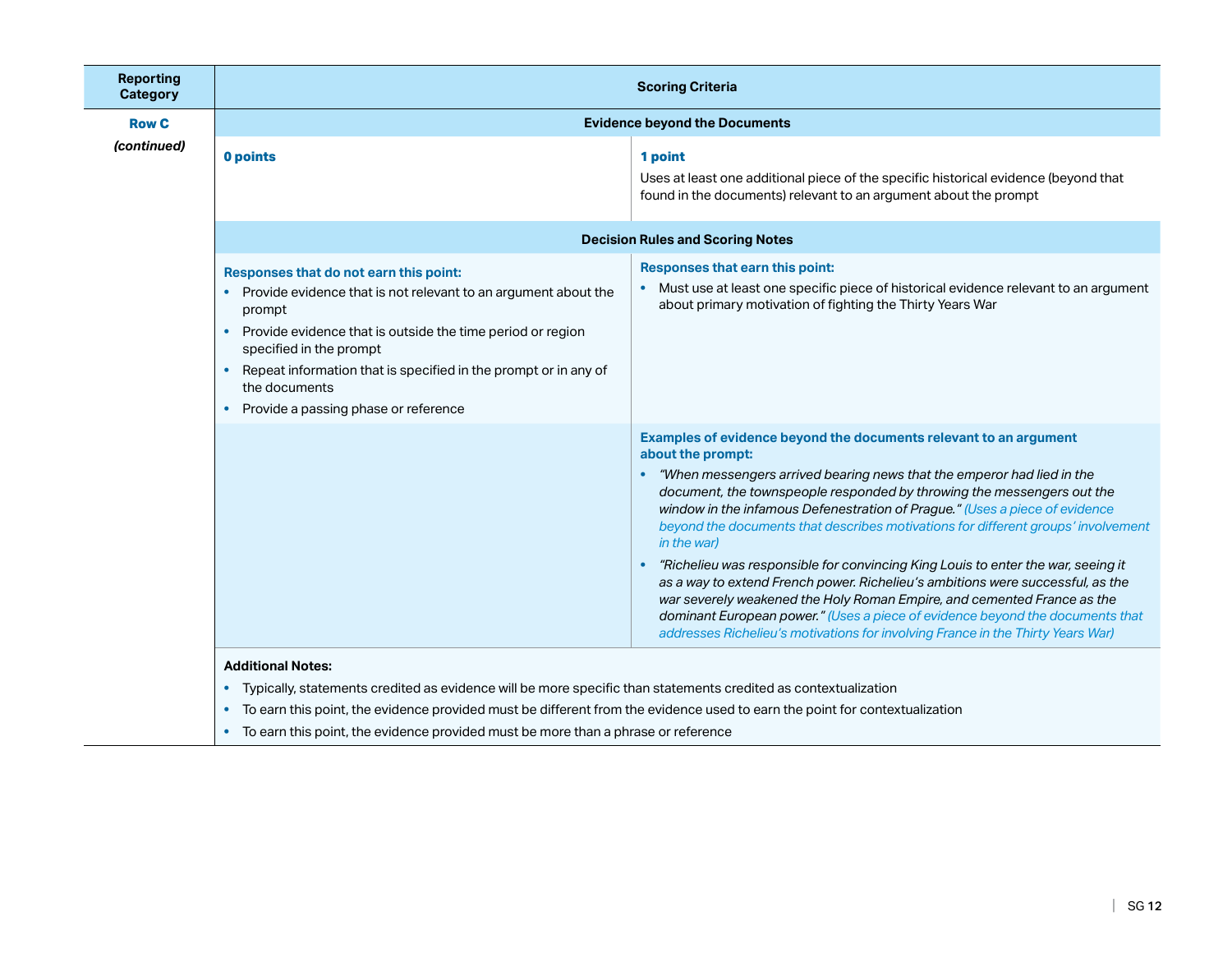| <b>Reporting</b><br><b>Category</b>         | <b>Scoring Criteria</b>                                                                                                                                                                                                                                                                                                                                                                                                                   |                                                                                                                                                                                                                                                                                                                                                                                                                                                                                                                                                                                                                                                                                                                                                                                |
|---------------------------------------------|-------------------------------------------------------------------------------------------------------------------------------------------------------------------------------------------------------------------------------------------------------------------------------------------------------------------------------------------------------------------------------------------------------------------------------------------|--------------------------------------------------------------------------------------------------------------------------------------------------------------------------------------------------------------------------------------------------------------------------------------------------------------------------------------------------------------------------------------------------------------------------------------------------------------------------------------------------------------------------------------------------------------------------------------------------------------------------------------------------------------------------------------------------------------------------------------------------------------------------------|
| <b>Row D</b>                                | <b>Sourcing</b>                                                                                                                                                                                                                                                                                                                                                                                                                           |                                                                                                                                                                                                                                                                                                                                                                                                                                                                                                                                                                                                                                                                                                                                                                                |
| Analysis and<br>Reasoning<br>$(0-2$ points) | 0 points                                                                                                                                                                                                                                                                                                                                                                                                                                  | 1 point<br>For at least three documents, explains how or why the document's point of view,<br>purpose, historical situation, and/or audience is relevant to an argument                                                                                                                                                                                                                                                                                                                                                                                                                                                                                                                                                                                                        |
| 2.B                                         |                                                                                                                                                                                                                                                                                                                                                                                                                                           | <b>Decision Rules and Scoring Notes</b>                                                                                                                                                                                                                                                                                                                                                                                                                                                                                                                                                                                                                                                                                                                                        |
| 6.D                                         | Responses that do not earn this point:<br>Explain sourcing for less than three of the documents<br>$\bullet$<br>Identify the point of view, purpose, historical situation, and/<br>or audience but fail to explain how or why it is relevant to an<br>argument<br>• Summarize the content or argument of the document without<br>explaining the relevance of this to the point of view, purpose,<br>historical situation, and/or audience | Responses that earn this point:<br>• Must explain how or why — rather than simply identifying — the document's point<br>of view, purpose, historical situation, or audience is relevant to an argument that<br>addresses the prompt for each of the three documents sourced                                                                                                                                                                                                                                                                                                                                                                                                                                                                                                    |
|                                             | Identifies the point of view, purpose, historical situation, and/<br>or audience, but does not explain how or why it is relevant to an<br>argument<br>"In document 5, the audience is a private person because it is<br>a letter"                                                                                                                                                                                                         | Example of acceptable explanation of the significance of the author's point of view:<br>(Document 3): "When this letter was written in 1628, religious tensions were still<br>high. As a Jesuit, Baumann was a militant Catholic and held great disdain for<br>Protestants." (Identifies the POV of the author and relates this to an argument about<br>religious motivations for the war)                                                                                                                                                                                                                                                                                                                                                                                     |
|                                             | Summarizes the content of the document without explaining<br>the relevance of this to the point of view, purpose, historical<br>situation, and/or audience<br>"The purpose of this document is to make a strong statement<br>about the Pope's views"                                                                                                                                                                                      | Example of acceptable explanation of the relevance of the historical situation<br>of a source:<br>(Document 7): "Document 7 is an excerpt from Pope Innocent 10th denouncing all<br>articles of religious freedom as noted in the Treaty of Westphalia. The Pope was<br>not allowed to partake in the Westphalia agreement which signified a continent-<br>wide severing of the relationship between church and state. For this reason, Pope<br>Innocent's identity and historical situation in the balance of power at that time<br>adds significance to his outraged and saddened tone in the response." (Identifies<br>the historical situation of the engraving and connects this to an argument about the<br>complex motivations for involvement in the Thirty Years War) |
|                                             |                                                                                                                                                                                                                                                                                                                                                                                                                                           | Example of acceptable explanation of the significance of the audience:<br>(Document 5): "As a confidential account, doc. 5 likely offers an honest telling of<br>Adolphus' motives and reveals that there were indeed political motives behind<br>Adolphus' actions." (Connects information about the audience of the declaration to<br>an argument that discusses the political motivations for the war)                                                                                                                                                                                                                                                                                                                                                                      |

*continued on next page*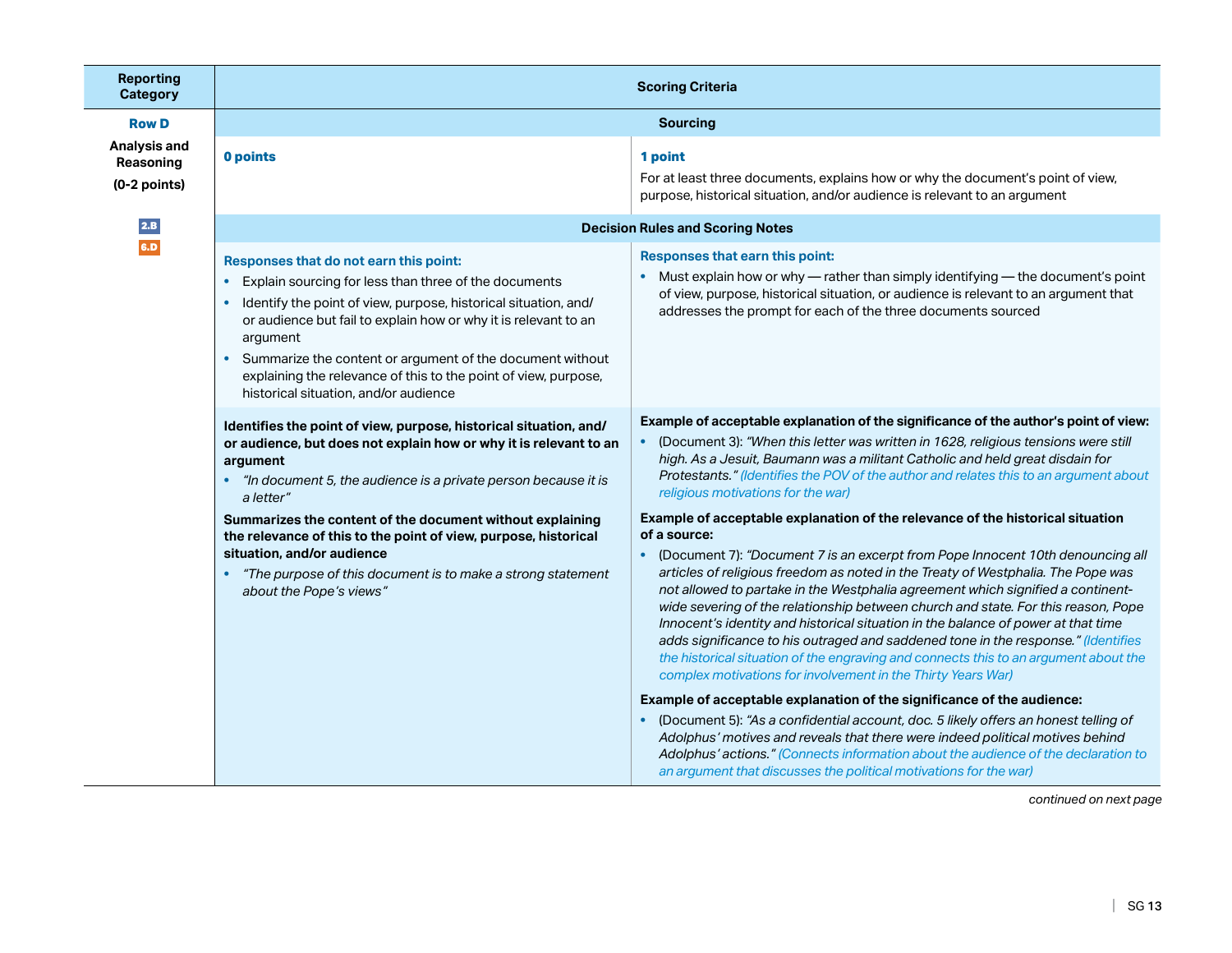| <b>Reporting</b><br><b>Category</b> | <b>Scoring Criteria</b>                 |                                                                                                                                                                                                                                                                                                                                                                                                                                                                                                                                                                                                                                                                                                                                                                                                                                                                                                                                                                                                                                                                                                                                                                                                                                                                                                                                                                                                                                                                                                                                                                                                                                                                                                                                                                                                                                                                                                                                             |  |
|-------------------------------------|-----------------------------------------|---------------------------------------------------------------------------------------------------------------------------------------------------------------------------------------------------------------------------------------------------------------------------------------------------------------------------------------------------------------------------------------------------------------------------------------------------------------------------------------------------------------------------------------------------------------------------------------------------------------------------------------------------------------------------------------------------------------------------------------------------------------------------------------------------------------------------------------------------------------------------------------------------------------------------------------------------------------------------------------------------------------------------------------------------------------------------------------------------------------------------------------------------------------------------------------------------------------------------------------------------------------------------------------------------------------------------------------------------------------------------------------------------------------------------------------------------------------------------------------------------------------------------------------------------------------------------------------------------------------------------------------------------------------------------------------------------------------------------------------------------------------------------------------------------------------------------------------------------------------------------------------------------------------------------------------------|--|
| <b>Row D</b>                        |                                         | <b>Complexity</b>                                                                                                                                                                                                                                                                                                                                                                                                                                                                                                                                                                                                                                                                                                                                                                                                                                                                                                                                                                                                                                                                                                                                                                                                                                                                                                                                                                                                                                                                                                                                                                                                                                                                                                                                                                                                                                                                                                                           |  |
| (continued)                         | 0 points                                | 1 point<br>Demonstrates a complex understanding of the historical development that is the focus of the prompt, using evidence to<br>corroborate, qualify, or modify an argument that addresses the question                                                                                                                                                                                                                                                                                                                                                                                                                                                                                                                                                                                                                                                                                                                                                                                                                                                                                                                                                                                                                                                                                                                                                                                                                                                                                                                                                                                                                                                                                                                                                                                                                                                                                                                                 |  |
|                                     | <b>Decision Rules and Scoring Notes</b> |                                                                                                                                                                                                                                                                                                                                                                                                                                                                                                                                                                                                                                                                                                                                                                                                                                                                                                                                                                                                                                                                                                                                                                                                                                                                                                                                                                                                                                                                                                                                                                                                                                                                                                                                                                                                                                                                                                                                             |  |
|                                     | $\bullet$                               | <b>Responses that earn this point:</b><br>May demonstrate a complex understanding in a variety of ways, such as:<br>Explaining nuance of an issue by analyzing multiple variables<br>Explaining both similarity and difference, or explaining both continuity and change, or explaining multiple causes, or explaining<br>both causes and effects<br>Explaining relevant and insightful connections within and across periods<br>Confirming the validity of an argument by corroborating multiple perspectives across themes<br>$\bullet$<br>Qualifying or modifying an argument by considering diverse or alternative views or evidence<br>٠                                                                                                                                                                                                                                                                                                                                                                                                                                                                                                                                                                                                                                                                                                                                                                                                                                                                                                                                                                                                                                                                                                                                                                                                                                                                                               |  |
|                                     |                                         | Demonstrating complex understanding might include any of the following, if appropriate elaboration is provided:<br>Acknowledging that Cardinal Richelieu in Document 6 is achieving political gains and using religion as an excuse. As a politique<br>he is willing to disregard his religious beliefs in favor of the state. He is killing two birds with one stone by removing Huguenots<br>and increasing unity in France. Along with Adolphus, these leaders are extending the security of their states and increasing their<br>power. This demonstrates how a ruler can use religious and political motivations to achieve their goal of increasing the power of<br>the state, and therefore an understanding of broader historical developments behind the document. (Explains nuance)<br>Discussing both religious and political reasons but making a clear chronological demarcation between the two. The transition<br>is based on the intervention of France and Sweden into the conflict. The response uses Document 1 (Emperor is trying<br>to comfort and pacify the agitation) and Document 2 (Bohemia's response defending its right to practice Calvinism).<br>A discussion of religious reasons is followed by an analysis of Documents 4, 5, and 6 discussing Adolphus and France's<br>intervention into the war. This develops the argument that the aims of Sweden and France changed the complexity of the war<br>from religiously to politically motivated actions. (Explains nuance through multiple variables)<br>Establishing the argument that the true purpose of the Thirty Years' War was the gain of power. Document 1 is used to explain<br>how Matthias tries to avoid alienating Protestants by allowing the free practice of religion, but in reality this is a façade to<br>protect his own power by deterring the Bohemians from taking up arms. The response then corroborates this line of reasoning |  |
|                                     | <b>Additional Notes:</b><br>٠           | by suggesting that the coalition of Calvinist nobles and cities is deceptive in that its actual motivation is political rather than<br>being based on religious freedom. This confirms the validity of the argument by showing the use of religion as a pretext for<br>political motives from the differing perspective of a Catholic and a Protestant ruler. (Corroborates, qualifies or modifies an<br>argument by considering diverse or alternative views or evidence)<br>Supporting an argument that the Thirty Years' War can be connected to the Spanish Inquisition, the response uses Document<br>6 to contrast the relatively placid way that Richelieu removed Protestants from France with the violent way in which Philip<br>forced the exodus of Spanish Jews who would not convert. The response continues by noting that Richelieu's approach is less<br>violent than the treatment Huguenots could expect in Spain or Austria. (Explains relevant and insightful connections)<br>This demonstration of complex understanding must be part of the argument, not merely a phrase or reference                                                                                                                                                                                                                                                                                                                                                                                                                                                                                                                                                                                                                                                                                                                                                                                                                                |  |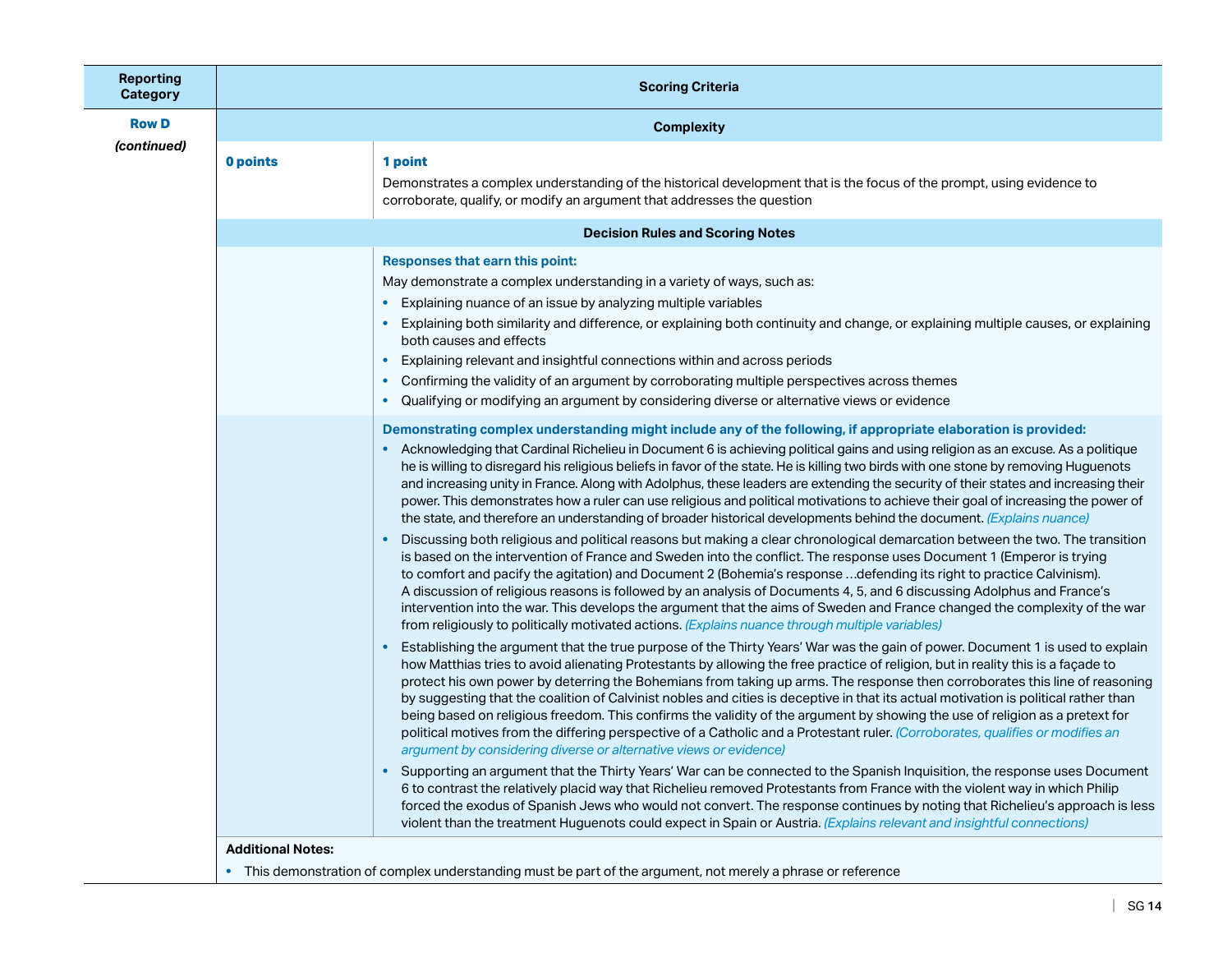# **Document Summaries**

| <b>Document</b>                                                      | <b>Summary of Content</b>                                                                                                                                                 | Explains the relevance of point of view, purpose, situation, and/or audience by elaborating on<br>examples such as:                                                                                                       |
|----------------------------------------------------------------------|---------------------------------------------------------------------------------------------------------------------------------------------------------------------------|---------------------------------------------------------------------------------------------------------------------------------------------------------------------------------------------------------------------------|
| 1. Emperor<br>Matthias's letter<br>to Bohemian<br>Protestants (1618) | Claims he has no plans to rescind the free<br>$\bullet$<br>exercise of the Protestant religion in Bohemia,<br>therefore there is no reason for Bohemia to<br>take up arms | Emperor wants to reassure Protestant subjects to prevent rebellion (POV situation)<br>Protestants in Bohemia feared the re-imposition of Catholicism by the Empire (audience)<br>$\bullet$                                |
| 2. Constitution<br>of the Bohemian<br>Federation (1619)              | Cites the need to defend Calvinism as the<br>motivation for creating the Confederation                                                                                    | Bohemian leaders are justifying their actions to take defensive measures if necessary (POV)<br>٠<br>Bohemians desire to protect the free exercise of Calvinism against Catholicism (purpose)                              |
| 3. Baumann<br>report to Elector<br>Maximillian (1628)                | Describes problems with re-imposing<br>Catholicism in Protestant areas of Bavaria<br>after the Habsburg victory there                                                     | Habsburgs are winning the war against the Protestant German states and re-imposing Catholicism<br>(situation)<br>Jesuit seeks to reassure the Elector Catholicism is winning despite Protestant resistance (purpose)<br>٠ |
| 4. Letter from<br>Adolphus to<br>Elector of<br>Brandenberg<br>(1630) | Adolphus claims Swedish intervention is to<br>$\bullet$<br>prevent Catholic Habsburgs from wiping out<br>German Protestantism                                             | Seeks to intimidate the elector into supporting the Swedes (purpose)<br>Protestant king wants to support other Protestant princes in Germany (POV)<br>$\bullet$                                                           |
| 5. Oxenstierna<br>meeting notes<br>(1633)                            | Notes that Sweden looked to secure the<br>safety of Sweden and command of the<br><b>Baltic Sea</b>                                                                        | Oxenstierna justifies Adolphus' land acquisition (POV)<br>$\bullet$<br>Confidential meeting with allied government reveals political power (purpose)<br>$\bullet$                                                         |
| 6. Richelieu<br>engraving (1640)                                     | Portrays the Cardinal protecting France from<br><b>Huguenot Protestants and rival Catholic</b><br>powers                                                                  | Tries to influence public opinion as to the wisdom of Richelieu's policies audience)<br>France is intervening on behalf of the Protestants in Germany to weaken the rival Habsburgs<br>$\bullet$<br>(situation)           |
| 7. Pope<br>Innocent X<br>declaration (1648)                          | Criticizes Peace of Westphalia and claims that<br>it is not legitimate                                                                                                    | Sees the settlement as a defeat for the Catholic side (POV)<br>Chastises the Catholic rulers for putting secular interests ahead of faith (audience)<br>$\bullet$                                                         |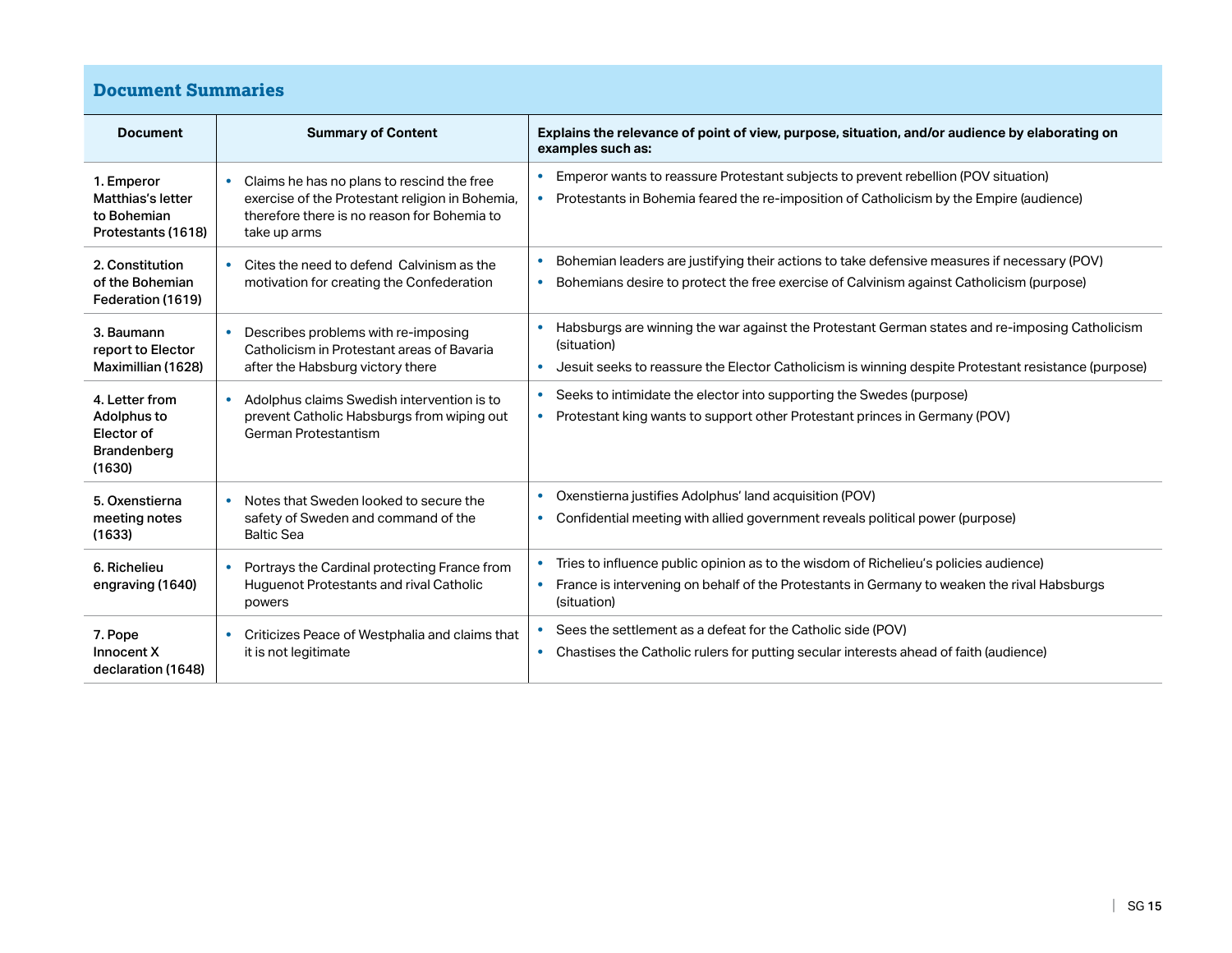### **Long Essay Question**

2. Evaluate the most significant long-term effect of the French Revolution during the period 1815 to 1900.

In your response you should do the following:

- § Respond to the prompt with a historically defensible thesis or claim that establishes a line of reasoning.
- Describe a broader historical context relevant to the prompt.
- § Support an argument in response to the prompt using specific and relevant examples of evidence.
- § Use historical reasoning (e.g., comparison, causation, continuity or change) to frame or structure an argument that addresses the prompt.
- Use evidence to corroborate, qualify, or modify an argument that addresses the prompt.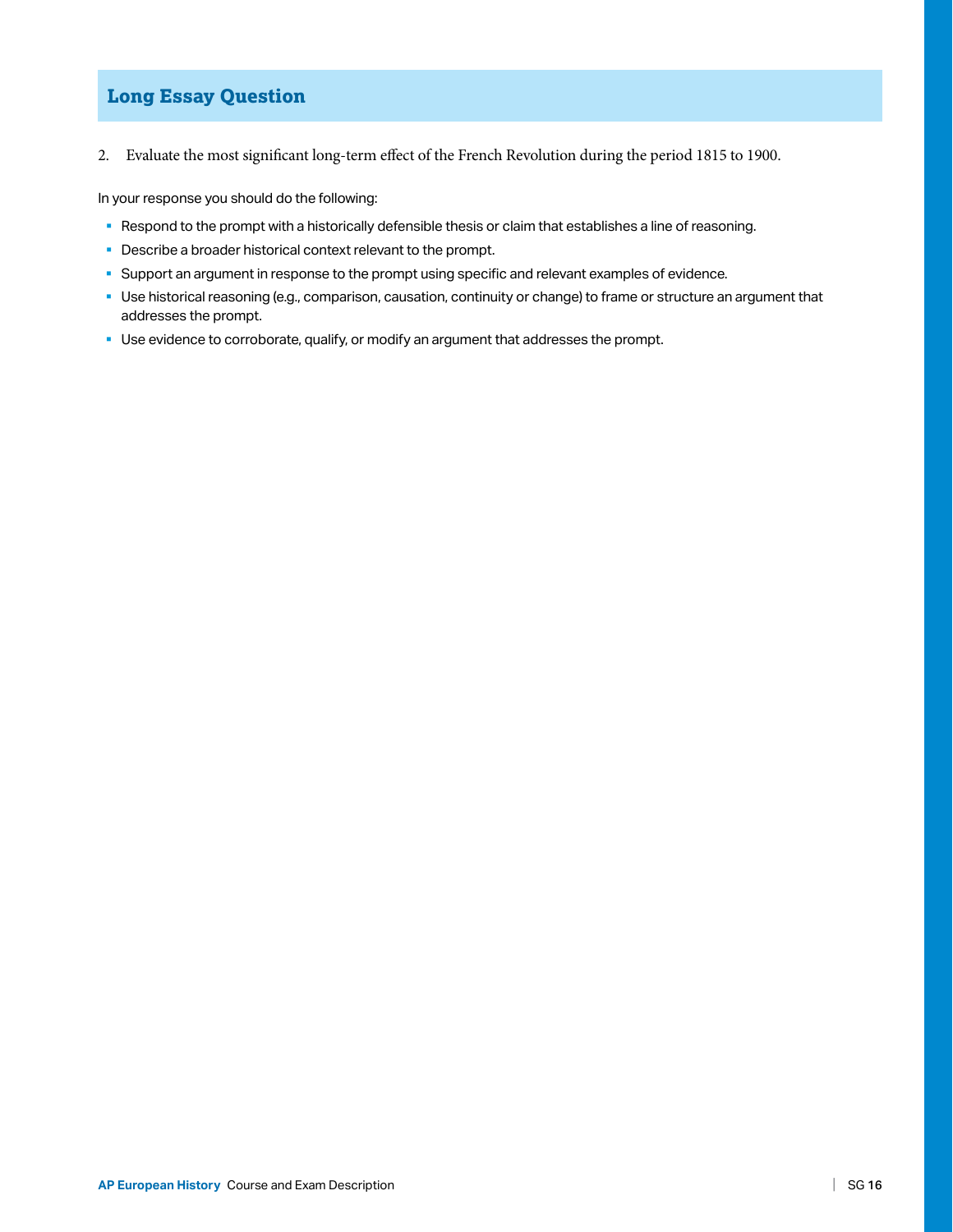# **General Scoring Notes**

- Except where otherwise noted, each point of these rubrics is earned independently; for example, a student could earn a point for evidence without earning a point for thesis/claim.
- **Accuracy:** The components of these rubrics require that students demonstrate historically defensible content knowledge. Given the timed nature of the exam, essays may contain errors that do not detract from their overall quality, as long as the historical content used to advance the argument is accurate.
- Clarity: Exam essays should be considered first drafts and thus may contain grammatical errors. Those errors will not be counted against a student unless they obscure the successful demonstration of the content knowledge, skills, and reasoning processes described below.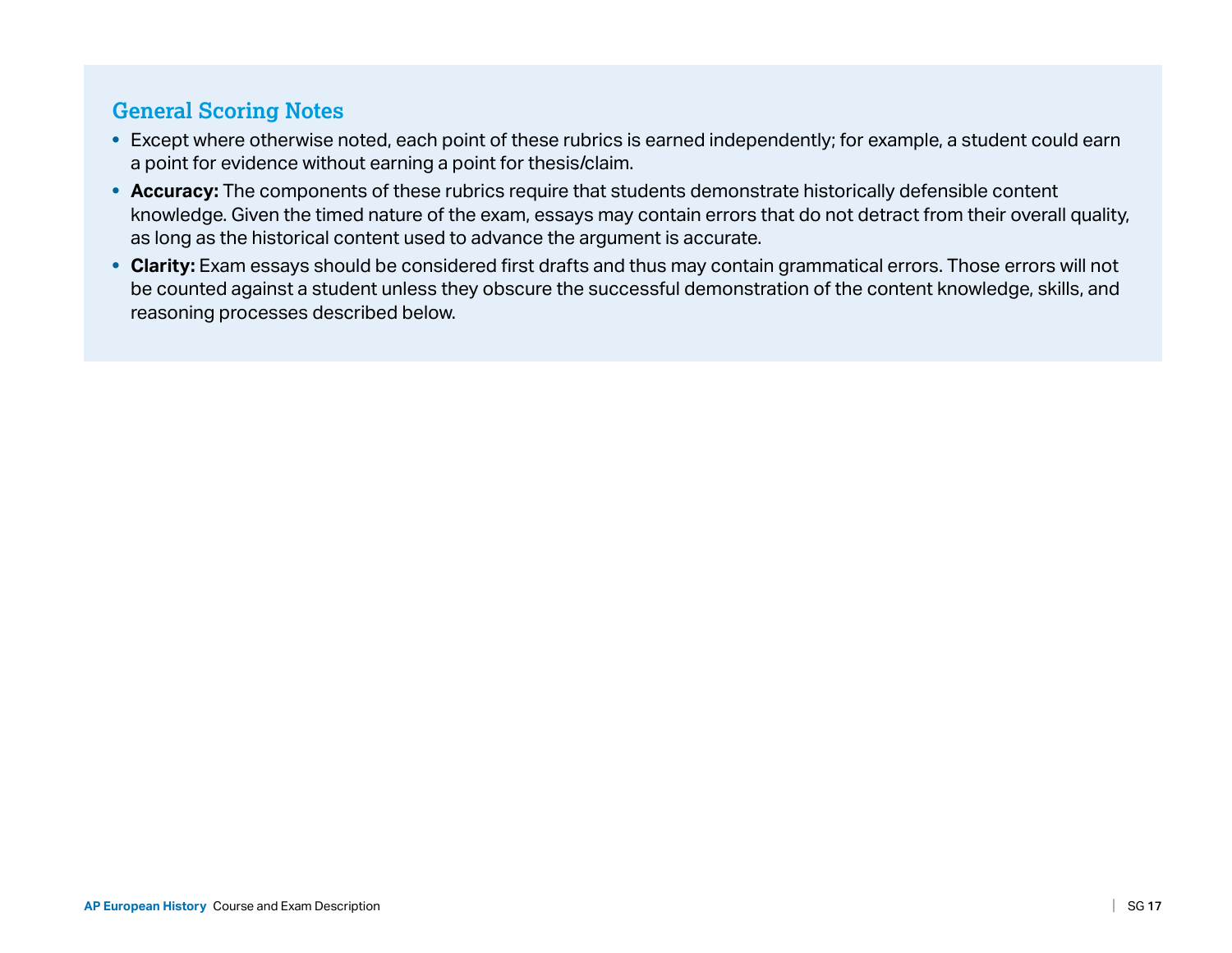| <b>Scoring Guidelines for Long Essay Question</b> | 6 points |
|---------------------------------------------------|----------|
|---------------------------------------------------|----------|

|                                                       | Learning Objectives: Unit 5, Learning Objectives E<br>Unit 5, Learning Objectives F                                                                                                                                                                                                                                                                                                                                                                                                                                                                                                                                                                                                                                                                                                                                                     | Unit 5, Learning Objectives G<br>Unit 6, Learning Objectives F<br>Unit 6, Learning Objectives G                                                                                                                                                                                                                                                                                                                                                                                                                                                                                                                                                                                                                                                                                                                                                                                                                                                                                                                                                                                                                                                                                                                                                                                                                                                                                                                    |
|-------------------------------------------------------|-----------------------------------------------------------------------------------------------------------------------------------------------------------------------------------------------------------------------------------------------------------------------------------------------------------------------------------------------------------------------------------------------------------------------------------------------------------------------------------------------------------------------------------------------------------------------------------------------------------------------------------------------------------------------------------------------------------------------------------------------------------------------------------------------------------------------------------------|--------------------------------------------------------------------------------------------------------------------------------------------------------------------------------------------------------------------------------------------------------------------------------------------------------------------------------------------------------------------------------------------------------------------------------------------------------------------------------------------------------------------------------------------------------------------------------------------------------------------------------------------------------------------------------------------------------------------------------------------------------------------------------------------------------------------------------------------------------------------------------------------------------------------------------------------------------------------------------------------------------------------------------------------------------------------------------------------------------------------------------------------------------------------------------------------------------------------------------------------------------------------------------------------------------------------------------------------------------------------------------------------------------------------|
|                                                       | Unit 6, Learning Objectives I<br><b>Unit 7, Learning Objectives A</b>                                                                                                                                                                                                                                                                                                                                                                                                                                                                                                                                                                                                                                                                                                                                                                   | <b>Unit 7, Learning Objectives C</b><br><b>Unit 7, Learning Objectives D</b>                                                                                                                                                                                                                                                                                                                                                                                                                                                                                                                                                                                                                                                                                                                                                                                                                                                                                                                                                                                                                                                                                                                                                                                                                                                                                                                                       |
| <b>Reporting</b><br><b>Category</b>                   |                                                                                                                                                                                                                                                                                                                                                                                                                                                                                                                                                                                                                                                                                                                                                                                                                                         | <b>Scoring Criteria</b>                                                                                                                                                                                                                                                                                                                                                                                                                                                                                                                                                                                                                                                                                                                                                                                                                                                                                                                                                                                                                                                                                                                                                                                                                                                                                                                                                                                            |
| <b>Row A</b><br><b>Thesis/Claim</b><br>$(0-1$ points) | 0 points                                                                                                                                                                                                                                                                                                                                                                                                                                                                                                                                                                                                                                                                                                                                                                                                                                | 1 point<br>Responds to the prompt with a historically defensible thesis/claim that establishes a line of<br>reasoning                                                                                                                                                                                                                                                                                                                                                                                                                                                                                                                                                                                                                                                                                                                                                                                                                                                                                                                                                                                                                                                                                                                                                                                                                                                                                              |
| 6.A                                                   | <b>Decision Rules and Scoring Notes</b><br>Responses that do not earn this point:<br>Responses that earn this point:<br>The intended thesis or claim is not historically defensible<br>The response must provide a historically defensible thesis or claim about the most significant<br>$\bullet$<br>long-term effect during the period 1815 to 1900 of the French Revolution. The thesis or claim<br>The intended thesis or claim only restates or rephrases the<br>must either provide some indication of the reasoning for making that claim OR by establishing<br>prompt<br>analytic categories of the argument<br>• The intended thesis or claim does not respond to the prompt.<br>The intended thesis or claim offers no indication of a line of<br>$\bullet$<br>reasoning<br>• The intended thesis or claim is overgeneralized |                                                                                                                                                                                                                                                                                                                                                                                                                                                                                                                                                                                                                                                                                                                                                                                                                                                                                                                                                                                                                                                                                                                                                                                                                                                                                                                                                                                                                    |
|                                                       | Examples that do not earn this point:<br>Do not provide a historically defensible thesis/claim<br>"The most significant effect of the French Revolution was to<br>$\bullet$<br>improve the lives of Europeans by giving them political rights"<br>Do not focus on the topic of the prompt<br>"The most significant effect of the French Revolution was to<br>$\bullet$<br>give Napoleon the opportunity to come to power in France<br>and attempt to conquer Europe"<br>Do not establish a line of reasoning, although the claim is<br>historically defensible:<br>"The French Revolution had many effects all over Europe"<br>$\bullet$<br>Restate the prompt or are overgeneralized<br>"The French Revolution had significant effects around the<br>world"                                                                            | <b>Examples that earn this point:</b><br>Establish a line of reasoning that evaluates the topic of the prompt<br>"Although the French Revolution failed to establish a lasting democratic government in the short-<br>term, it had a significant long-term effect on the politics of post-Revolutionary Europe because it<br>set up republican government as a legitimate and attainable goal for future revolutionaries"<br>Establish a line of reasoning that evaluates the topic of the prompt with<br>analytic categories<br>"The most important long-term effect of the French Revolution was to encourage Europe's<br>$\bullet$<br>political elite to attempt to prevent future revolutions. Sometimes this was done through<br>repression, but increasingly, leaders sought to get ahead of revolutionary demands"<br>"The most significant long-term effect of the French Revolution was its failure to destroy the<br>monarchical model of government. Although many of the goals of the Revolution would later be<br>realized in different countries of Europe during the 1800s, this would generally happen under the<br>direction of kings and emperors"<br>Establish a line of reasoning<br>"After 1815, the most important effect of the French Revolution was to inspire other revolutions<br>$\bullet$<br>with similar goals such as the Revolutions of 1848." (Minimally acceptable thesis/claim) |
|                                                       | <b>Additional Notes:</b><br>last paragraphs)                                                                                                                                                                                                                                                                                                                                                                                                                                                                                                                                                                                                                                                                                                                                                                                            | The thesis or claim must consist of one or more sentences located in one place, either in the introduction or the conclusion (which may not be limited to the first or                                                                                                                                                                                                                                                                                                                                                                                                                                                                                                                                                                                                                                                                                                                                                                                                                                                                                                                                                                                                                                                                                                                                                                                                                                             |

**•** The thesis or claim must identify a relevant development(s) in the period, although it is not required to encompass the entire period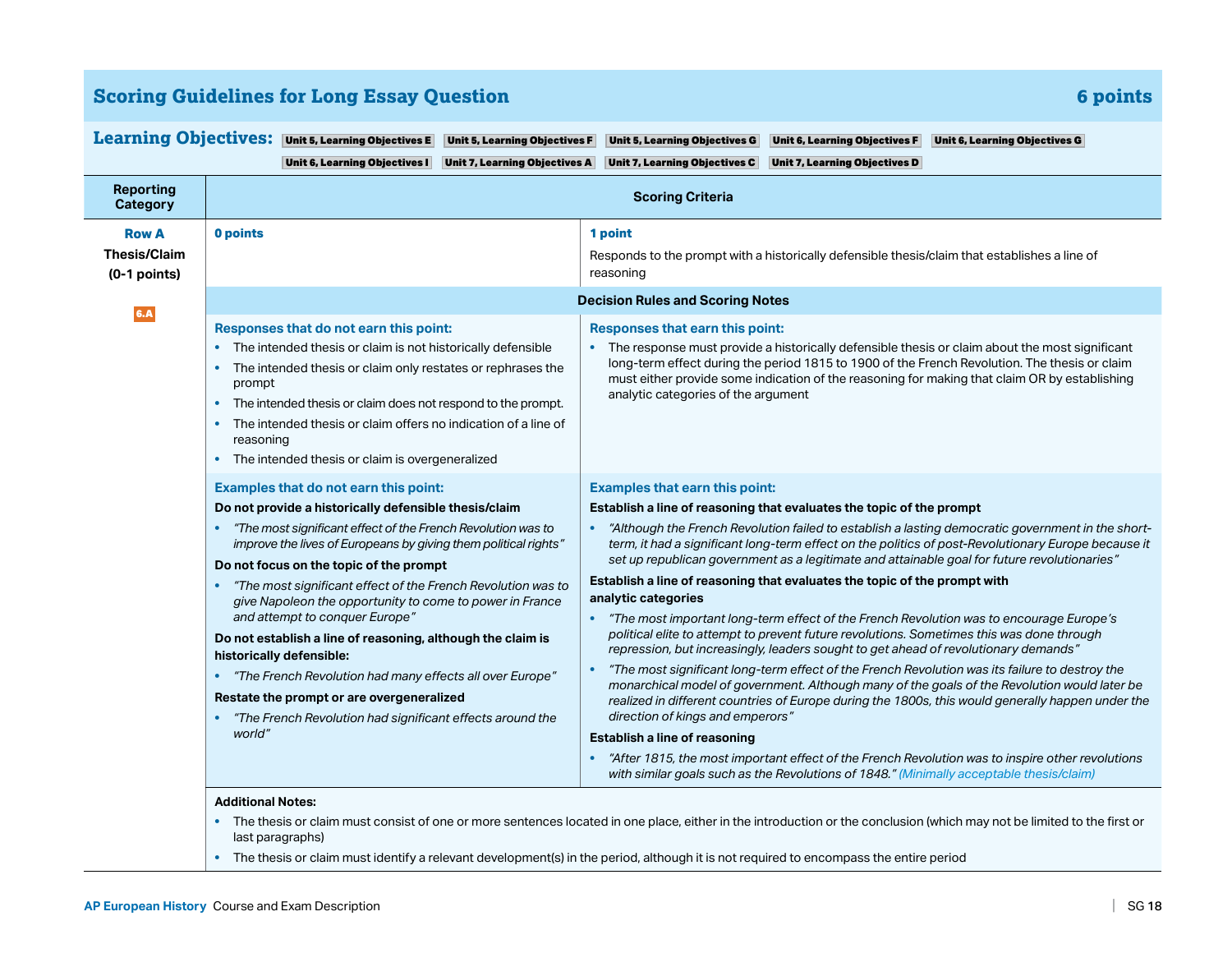| Reporting<br><b>Category</b>                        | <b>Scoring Criteria</b>                                                                                                                                                                                                                                                                                                                                  |                                                                                                                                                                                                                                                                                                                                                                                                                                                                                                                                                                                                                                                                                                                                                                                                                                                                                                                                                                                                                                                                                                                                                                                                                                                                                                                                                                                                                                                 |
|-----------------------------------------------------|----------------------------------------------------------------------------------------------------------------------------------------------------------------------------------------------------------------------------------------------------------------------------------------------------------------------------------------------------------|-------------------------------------------------------------------------------------------------------------------------------------------------------------------------------------------------------------------------------------------------------------------------------------------------------------------------------------------------------------------------------------------------------------------------------------------------------------------------------------------------------------------------------------------------------------------------------------------------------------------------------------------------------------------------------------------------------------------------------------------------------------------------------------------------------------------------------------------------------------------------------------------------------------------------------------------------------------------------------------------------------------------------------------------------------------------------------------------------------------------------------------------------------------------------------------------------------------------------------------------------------------------------------------------------------------------------------------------------------------------------------------------------------------------------------------------------|
| <b>Row B</b><br>Contextualization<br>$(0-1$ points) | 0 points<br><b>Decision Rules and Scoring Notes</b>                                                                                                                                                                                                                                                                                                      | 1 point<br>Describes a broader historical context relevant to the prompt                                                                                                                                                                                                                                                                                                                                                                                                                                                                                                                                                                                                                                                                                                                                                                                                                                                                                                                                                                                                                                                                                                                                                                                                                                                                                                                                                                        |
| 4.A                                                 | Responses that do not earn this point:<br>Provide an overgeneralized statement about the time period referenced in<br>$\bullet$<br>the prompt<br>Provide context that is not relevant to the prompt<br>$\bullet$<br>Provide a passing phase or reference<br>$\bullet$<br>Examples of unacceptable contextualization that do not earn this point:         | Responses that earn this point:<br>• Must accurately describe a context relevant to long-term effects of the<br>French Revolution in the period 1815-1900<br>Examples of relevant context that earn this point include the                                                                                                                                                                                                                                                                                                                                                                                                                                                                                                                                                                                                                                                                                                                                                                                                                                                                                                                                                                                                                                                                                                                                                                                                                      |
|                                                     | Overly generalized attempt at contextualization<br>"There have been many revolutions in Europe, but none was more significant<br>than the French Revolution that started in 1789"<br><b>Passing Phrase or Reference</b><br>"The storming of the Bastille in 1789 started the French Revolution, which<br>$\bullet$<br>would have many long-term effects" | following, if appropriate elaboration is provided:<br>Nationalist movements<br>Napoleonic Empire/fall of Napoleon<br>$\bullet$<br>Concert of Europe<br>$\bullet$<br>Enlightenment ideals of universal rights, equality, and popular government<br>$\bullet$<br>The political goals of the revolutionaries in France in 1789<br>$\bullet$<br>The various phases of the French Revolution (liberal, Jacobin, Directory,<br>$\bullet$<br>Consulate)<br>Violence of the revolutionaries and its discrediting effects<br>$\bullet$<br>The exposure of the weaknesses of Old Regime monarchies<br>$\bullet$<br>Nationalistic reactions to Napoleon's attempted conquests<br>$\bullet$<br>The defeat of Napoleon by a conservative coalition of European<br>monarchies<br><b>Example of acceptable contextualization:</b><br>• "In 1815, the Revolution appeared to be over. Napoleon had been defeated,<br>the French monarchy had been restored, and the conservative regimes<br>that dominated Europe were determined to prevent any future uprisings"<br>(Introduces an argument about post-Revolutionary politics in the 1800s)<br>"Political thinkers of the Enlightenment pioneered such ideas as the social<br>contract, government by consent, and universal rights. These ideas would<br>be tried out in the French Revolution." (Introduces an argument about the<br>ongoing influence of French Revolutionary ideals on European politics) |
|                                                     | <b>Additional Notes:</b><br>frame of the question<br>To earn this point, the context provided must be more than a phrase or reference<br>$\bullet$                                                                                                                                                                                                       | The response must relate the topic of the prompt to broader historical events, developments, or processes that occur before, during, or continue after the time                                                                                                                                                                                                                                                                                                                                                                                                                                                                                                                                                                                                                                                                                                                                                                                                                                                                                                                                                                                                                                                                                                                                                                                                                                                                                 |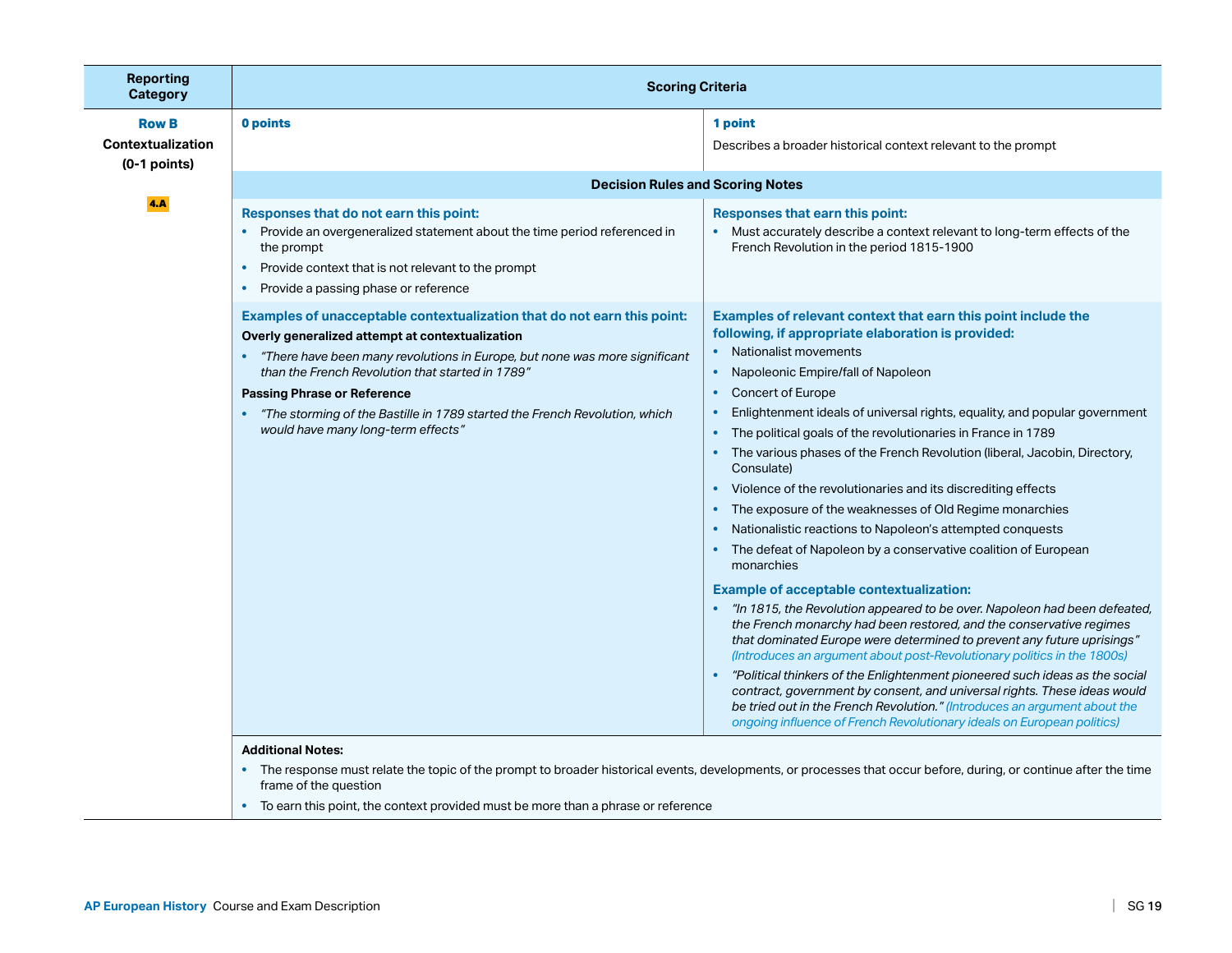| <b>Reporting</b><br><b>Category</b>               | <b>Scoring Criteria</b>                                                                                                                                                                                                                                                                                                                                                                                                                                                           |                                                                                                                                                                                                                                                                                                                                                                                                                                                                                                                                                                                                                                                                                                                                                                                                                                                                                                                                                                                                                                                                                                                                                                                                                                                                                                                                                                                                            |                                                                                                                                                                                                                                                                                                                                                                                                                                                                                                                                                                                                                                                                                                                                                                                                                                                                                                                                                                                                                                                                                                                                                                                                                                                                                                                                                                                                                                                                                                                                                                                                                                                                                                                                        |
|---------------------------------------------------|-----------------------------------------------------------------------------------------------------------------------------------------------------------------------------------------------------------------------------------------------------------------------------------------------------------------------------------------------------------------------------------------------------------------------------------------------------------------------------------|------------------------------------------------------------------------------------------------------------------------------------------------------------------------------------------------------------------------------------------------------------------------------------------------------------------------------------------------------------------------------------------------------------------------------------------------------------------------------------------------------------------------------------------------------------------------------------------------------------------------------------------------------------------------------------------------------------------------------------------------------------------------------------------------------------------------------------------------------------------------------------------------------------------------------------------------------------------------------------------------------------------------------------------------------------------------------------------------------------------------------------------------------------------------------------------------------------------------------------------------------------------------------------------------------------------------------------------------------------------------------------------------------------|----------------------------------------------------------------------------------------------------------------------------------------------------------------------------------------------------------------------------------------------------------------------------------------------------------------------------------------------------------------------------------------------------------------------------------------------------------------------------------------------------------------------------------------------------------------------------------------------------------------------------------------------------------------------------------------------------------------------------------------------------------------------------------------------------------------------------------------------------------------------------------------------------------------------------------------------------------------------------------------------------------------------------------------------------------------------------------------------------------------------------------------------------------------------------------------------------------------------------------------------------------------------------------------------------------------------------------------------------------------------------------------------------------------------------------------------------------------------------------------------------------------------------------------------------------------------------------------------------------------------------------------------------------------------------------------------------------------------------------------|
| <b>Row C</b><br><b>Evidence</b><br>$(0-2$ points) | 0 points                                                                                                                                                                                                                                                                                                                                                                                                                                                                          | 1 point<br>Provides specific examples of evidence relevant to the topic<br>of the prompt                                                                                                                                                                                                                                                                                                                                                                                                                                                                                                                                                                                                                                                                                                                                                                                                                                                                                                                                                                                                                                                                                                                                                                                                                                                                                                                   | 2 points<br>Supports an argument in response to the prompt using specific<br>and relevant examples of evidence                                                                                                                                                                                                                                                                                                                                                                                                                                                                                                                                                                                                                                                                                                                                                                                                                                                                                                                                                                                                                                                                                                                                                                                                                                                                                                                                                                                                                                                                                                                                                                                                                         |
| 1.A<br>5.B<br>6.B                                 | <b>Responses that do not earn</b><br>points:<br>Identify a single piece of<br>$\bullet$<br>evidence<br>Provide evidence that is not<br>$\bullet$<br>relevant to the topic of the<br>prompt<br>Provide evidence that is<br>$\bullet$<br>outside the time period<br>specified in the prompt<br>Repeat information that is<br>$\bullet$<br>provided in the prompt                                                                                                                    | <b>Decision Rules and Scoring Notes</b><br><b>Responses that earn 1 point:</b><br>Must identify at least two specific historical examples<br>$\bullet$<br>relevant to the topic of the long-term effects of the French<br>Revolution in the period 1815 to 1900                                                                                                                                                                                                                                                                                                                                                                                                                                                                                                                                                                                                                                                                                                                                                                                                                                                                                                                                                                                                                                                                                                                                            | <b>Responses that earn 2 points:</b><br>Must use at least two specific historical evidence examples to<br>support an argument regarding the most important long-term<br>effect of the French Revolution                                                                                                                                                                                                                                                                                                                                                                                                                                                                                                                                                                                                                                                                                                                                                                                                                                                                                                                                                                                                                                                                                                                                                                                                                                                                                                                                                                                                                                                                                                                                |
|                                                   | <b>Example of a statement that</b><br>does not earn any points for<br>evidence:<br>Provides evidence that is<br>outside the time period<br>"The French Revolution caused<br>$\bullet$<br>major changes, including<br>abandonment of religion, major<br>changes to class structure,<br>and the rise of Napoleon"<br>(Uses historical reasoning by<br>identifying cause and effect,<br>but addresses issues that are<br>outside the time frame clearly<br>indicated by the prompt.) | Examples of evidence that are specific and relevant<br>include the following (2 examples required):<br>Revolutions of 1848<br>$\bullet$<br>Expansion of voting rights in France and Britain<br>$\bullet$<br>Romantic portrayals of the Revolution in nineteenth-<br>$\bullet$<br>century art and literature<br>Metternich and the Concert of Europe<br>$\bullet$<br>German student societies<br>$\bullet$<br>Romantic imagery of the French Revolution<br>$\bullet$<br>Expansion of voting rights in Britain (Chartist movement)<br>$\bullet$<br>Garibaldi's "red-shirts" and attempts to unify Italy<br>$\bullet$<br>Revolution of 1830 in France and the July Monarchy<br>$\bullet$<br>Greek War of Independence<br>$\bullet$<br>Frankfurt Parliament and Constitution (1848)<br>$\bullet$<br>Revolution of 1848 in France and the Second Republic<br>$\bullet$<br>Napoleon III and the Second Empire<br>$\bullet$<br>Bismarck and universal male suffrage in Germany<br>Third Republic in France<br>Liberal-conservative conflicts in Spain (Carlist wars)<br>Example of a statement that earns 1 point for evidence:<br>"The French people eventually overthrew the restored<br>Bourbon monarchy in 1830 and created a constitutional<br>monarchy, which was followed less than twenty years later<br>in 1848 by another overthrow of the existing government<br>that established the Second Republic" | Examples that successfully support an argument with evidence:<br>"Revolutionary nationalists in 1848 seeking to unify Italy<br>and Germany supported the ideals of liberty and universal<br>citizenship that had first appeared in France during the<br>Revolution." (Functions as part of an argument supporting the<br>thesis that increased nationalism was the most significant effect<br>of the French Revolution)<br>"Metternich and other European leaders after the Congress<br>of Vienna tried to suppress future revolutions by employing<br>censorship and secret police. This shows the fear that the ideas<br>of the French Revolution continued to inspire." (Offers a specific<br>piece of evidence and explicitly links it to an argument about the<br>continuing effect of the French Revolution)<br>"Many nineteenth century revolutionaries were inspired by the<br>French Revolution. In Italy, Garibaldi's movement used French<br>Revolutionary slogans and symbols such as the tricolor flag."<br>(Presents a topic sentence making a general statement about<br>the ongoing influence of the French Revolution followed by a<br>statement in the same paragraph about Garibaldi)<br>"Conservative rulers in the later 1800s could not completely<br>ignore the demands for political rights that had begun during<br>the French Revolution. Both Napoleon III's Second Empire and<br>the new German Empire under Bismarck's leadership gave many<br>people the right to vote, although neither was truly democratic."<br>(Uses two specific pieces of evidence to support a generalization<br>about a continuing influence of the revolution on European<br>political systems in the later nineteenth century) |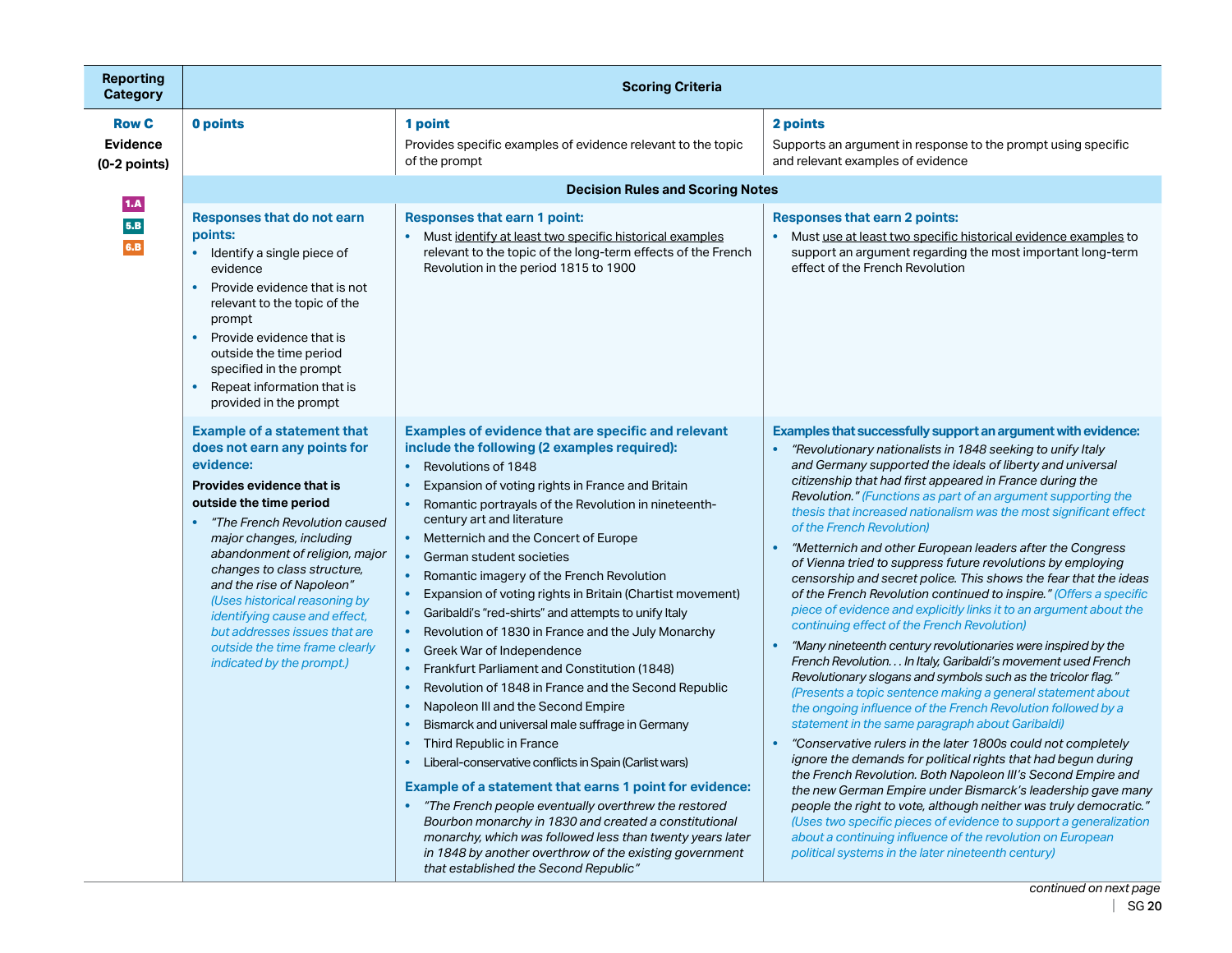| <b>Row C</b> | <b>Additional Notes:</b>                                                                                                                                                                                                                                                                                  |
|--------------|-----------------------------------------------------------------------------------------------------------------------------------------------------------------------------------------------------------------------------------------------------------------------------------------------------------|
| (continued)  | Typically, statements credited as evidence will be more specific than statements credited as contextualization.                                                                                                                                                                                           |
|              | If a response has a multipart argument it can meet the threshold of two pieces of evidence by giving one example for one part of the argument and another example for<br>a different part of the argument, but the total number of examples must still be at least two.                                   |
|              | (For example, the Congress of Vienna represented a return to conservatism as a response to the French Revolution's radical threat; the ideals of the French Revolution<br>could not be quelled, eventually serving as part of the inspiration for further 19th century revolutions in Europe and abroad). |